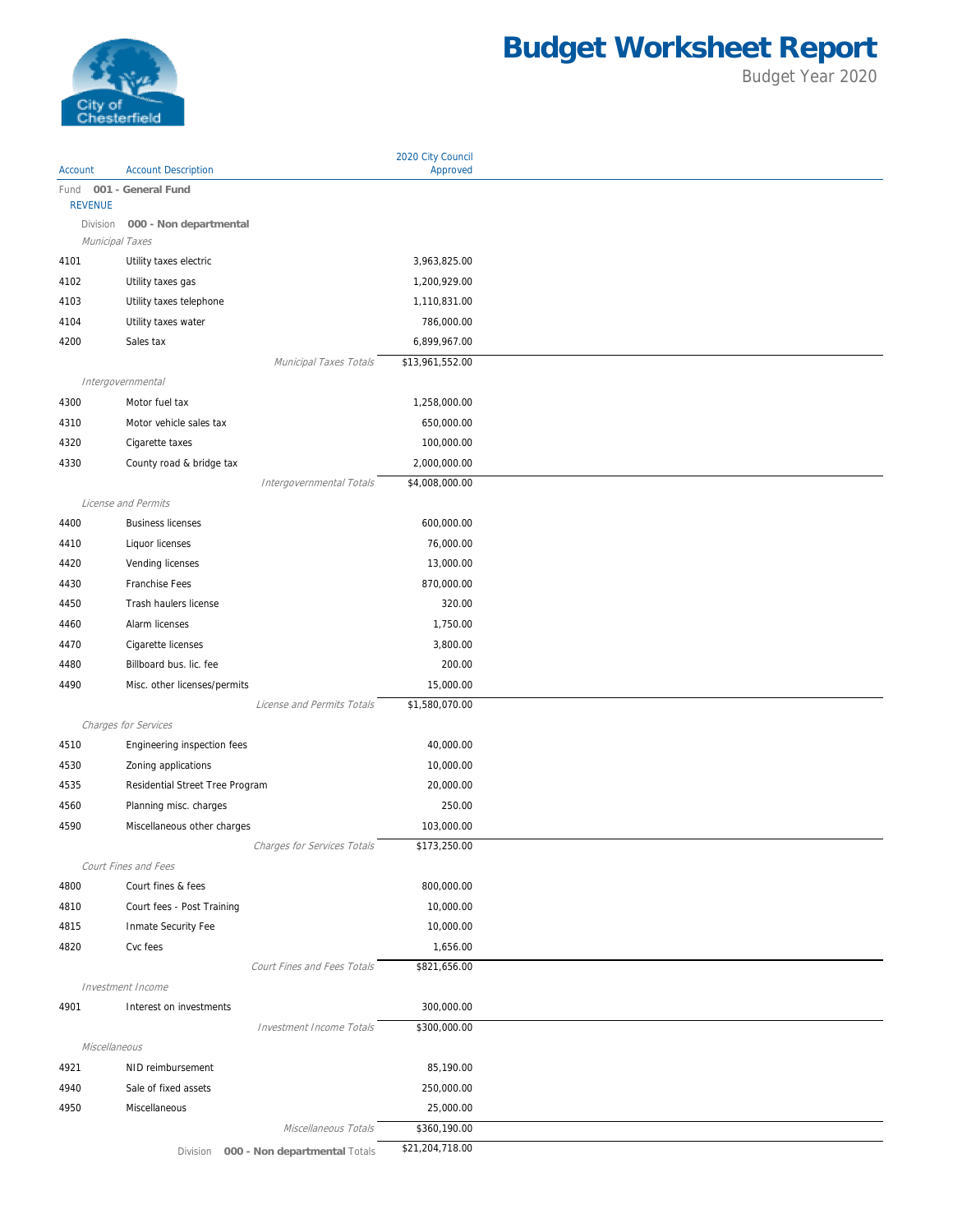

Budget Year 2020

|                |                                         | 2020 City Council |  |
|----------------|-----------------------------------------|-------------------|--|
| Account        | <b>Account Description</b>              | Approved          |  |
|                | <b>REVENUE TOTALS</b>                   | \$21,204,718.00   |  |
| <b>EXPENSE</b> |                                         |                   |  |
|                | Division 011 - Legislative              |                   |  |
|                | Personnel Services                      |                   |  |
|                | Salaries                                |                   |  |
| 5114           | Salaries elected officials              | 60,000.00         |  |
|                | Salaries Totals                         | \$60,000.00       |  |
|                |                                         |                   |  |
|                | <b>Benefits</b>                         |                   |  |
| 5120           | Social security                         | 4,590.00          |  |
| 5122           | Workers compensation                    | 53.00             |  |
| 5125           | Insurance life                          | 1,500.00          |  |
|                | <b>Benefits Totals</b>                  | \$6,143.00        |  |
|                | Personnel Services Totals               | \$66,143.00       |  |
|                | Contractual Services                    |                   |  |
| 5249           | Memberships & subscriptions             | 900.00            |  |
| 5251           | Contractual                             | 1,000.00          |  |
| 5277           | Training & continuing education         | 3,230.00          |  |
|                | Contractual Services Totals             | \$5,130.00        |  |
|                | Commodities                             |                   |  |
| 5313           | Department supplies                     | 2,452.00          |  |
|                | Uniforms                                |                   |  |
| 5343           |                                         | 500.00            |  |
|                | Commodities Totals                      | \$2,952.00        |  |
|                | 011 - Legislative Totals<br>Division    | \$74,225.00       |  |
|                | Division 031 - Customer Service         |                   |  |
|                | Personnel Services                      |                   |  |
|                | Salaries                                |                   |  |
| 5111           | Salaries regular/full-time              | 34,348.00         |  |
| 5112           | Salaries parttime/temporary             | 25,799.00         |  |
| 5199           | Personnel Expenditure Budgetary Savings | (3, 145.00)       |  |
|                | Salaries Totals                         | \$57,002.00       |  |
|                | <b>Benefits</b>                         |                   |  |
| 5120           | Social security                         | 4,601.00          |  |
| 5122           | Workers compensation                    | 101.00            |  |
| 5124           | Insurance health                        | 4,323.00          |  |
|                |                                         | 79.00             |  |
| 5125           | Insurance life                          |                   |  |
| 5126           | Insurance-dental                        | 344.00            |  |
| 5127           | Insurance disability                    | 90.00             |  |
| 5130           | Retirement program                      | 2,748.00          |  |
|                | <b>Benefits Totals</b>                  | \$12,286.00       |  |
|                | Personnel Services Totals               | \$69,288.00       |  |
|                | Contractual Services                    |                   |  |
| 5249           | Memberships & subscriptions             | 100.00            |  |
|                | Contractual Services Totals             | \$100.00          |  |
|                | Commodities                             |                   |  |
| 5313           | Department supplies                     | 100.00            |  |
| 5343           | Uniforms                                | 200.00            |  |
|                | Commodities Totals                      | \$300.00          |  |
|                |                                         | \$69,688.00       |  |
|                | Division 031 - Customer Service Totals  |                   |  |

Division **034 - Finance**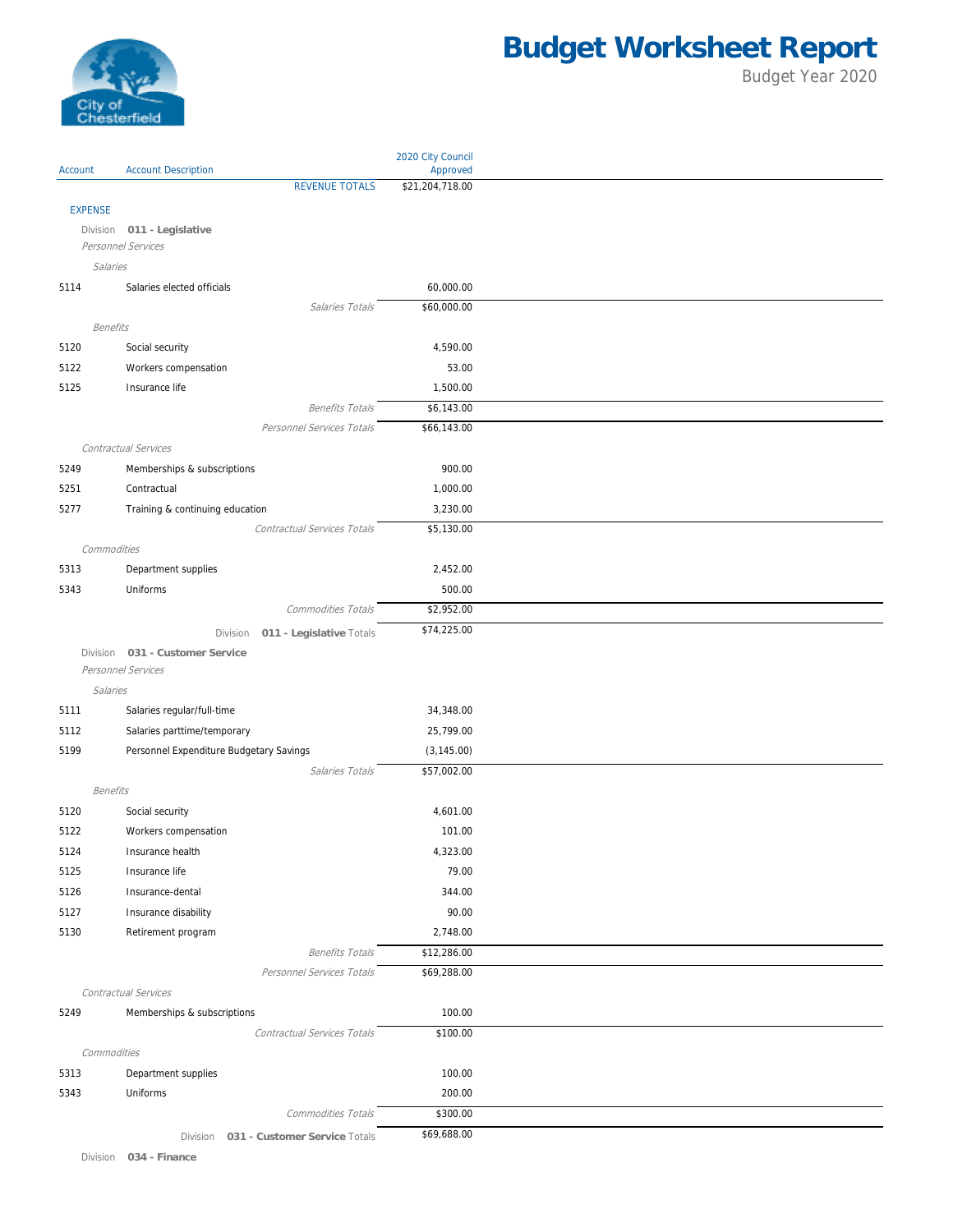

#### **Budget Worksheet Report** Budget Year 2020

|             |                                         | 2020 City Council |
|-------------|-----------------------------------------|-------------------|
| Account     | <b>Account Description</b>              | Approved          |
|             | Personnel Services                      |                   |
| Salaries    |                                         |                   |
| 5111        | Salaries regular/full-time              | 471,288.00        |
| 5199        | Personnel Expenditure Budgetary Savings | (10, 409.00)      |
|             | Salaries Totals                         | \$460,879.00      |
| Benefits    |                                         |                   |
| 5120        | Social security                         | 36,054.00         |
| 5122        | Workers compensation                    | 794.00            |
| 5124        | Insurance health                        | 23,502.00         |
| 5125        | Insurance life                          | 807.00            |
| 5126        | Insurance-dental                        | 1,788.00          |
| 5127        | Insurance disability                    | 918.00            |
| 5130        | Retirement program                      | 37,703.00         |
|             | <b>Benefits Totals</b>                  | \$101,566.00      |
|             | Personnel Services Totals               | \$562,445.00      |
|             | Contractual Services                    |                   |
| 5210        | Advertising                             | 225.00            |
| 5211        | Audit services                          | 25,000.00         |
| 5249        | Memberships & subscriptions             | 4,098.00          |
| 5251        | Contractual                             | 880.00            |
| 5260        | Printing & binding                      | 3,350.00          |
| 5261        | Professional services                   | 950.00            |
| 5277        | Training & continuing education         | 4,410.00          |
|             | Contractual Services Totals             | \$38,913.00       |
| Commodities |                                         |                   |
| 5313        | Department supplies                     | 1,000.00          |
| 5343        | Uniforms                                | 300.00            |
|             | Commodities Totals                      | \$1,300.00        |
|             | 034 - Finance Totals<br>Division        | \$602,658.00      |
|             | Division 036 - Central Services         |                   |
|             | Personnel Services                      |                   |
| Benefits    |                                         |                   |
| 5131        | Health reimbursement                    | 100,000.00        |
|             | <b>Benefits Totals</b>                  | \$100,000.00      |
|             | Personnel Services Totals               | \$100,000.00      |
|             | Contractual Services                    |                   |
| 5210        | Advertising                             | 21,300.00         |
| 5212        | Boards & commissions program            | 1,801.00          |
| 5222        | Education Reimb/Training                | 10,000.00         |
| 5224        |                                         |                   |
|             | Employee recruitment                    | 15,000.00         |
| 5225        | Employee relations                      | 10,950.00         |
| 5233        | Credit Card Fee                         | 5,500.00          |
| 5240        | Insurance                               | 425,917.00        |
| 5247        | Maintenance & repair-equipment          | 1,000.00          |
| 5249        | Memberships & subscriptions             | 13,835.00         |
| 5251        | Contractual                             | 22,200.00         |
| 5252        | Postage                                 | 25,500.00         |
| 5260        | Printing & binding                      | 2,004.00          |
| 5261        | Professional services                   | 32,800.00         |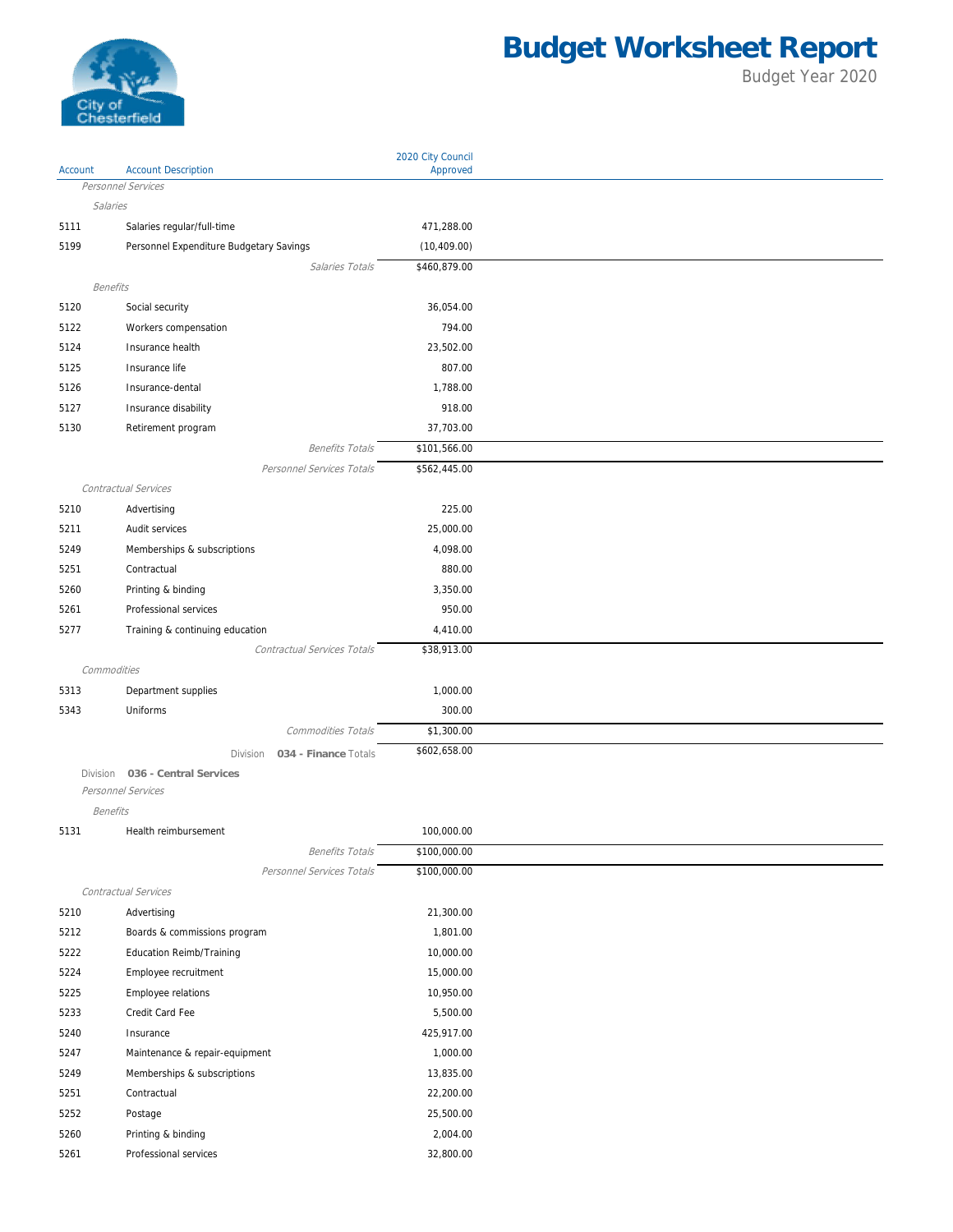

|                 |                                                     | 2020 City Council              |  |
|-----------------|-----------------------------------------------------|--------------------------------|--|
| Account<br>5262 | <b>Account Description</b><br>Public relations      | Approved<br>44,000.00          |  |
| 5263            | Subdivision beautification                          | 1,500.00                       |  |
| 5264            |                                                     | 303,500.00                     |  |
| 5268            | Legal services<br>Rental equipment                  | 40,100.00                      |  |
| 5276            | Telephone                                           | 56,700.00                      |  |
| 5277            |                                                     | 4,700.00                       |  |
| 5289            | Training & continuing education<br>Wellness program | 1,800.00                       |  |
|                 | Contractual Services Totals                         | \$1,040,107.00                 |  |
| Commodities     |                                                     |                                |  |
| 5325            | Miscellaneous supplies                              | 13,000.00                      |  |
| 5330            | Office supplies                                     | 14,500.00                      |  |
|                 | Commodities Totals                                  | \$27,500.00                    |  |
|                 | Other finance use and source                        |                                |  |
|                 |                                                     |                                |  |
|                 | <b>Operating Transfers Out</b>                      |                                |  |
| 5990            | Operating transfers out                             | 8,969,694.00<br>\$8,969,694.00 |  |
|                 | <b>Operating Transfers Out Totals</b>               |                                |  |
|                 | Other finance use and source Totals                 | \$8,969,694.00                 |  |
|                 | Retirement Forfeitures                              |                                |  |
| 5133            | Retirement forfeiture                               | (50,000.00)                    |  |
|                 | Retirement Forfeitures Totals                       | (\$50,000.00)                  |  |
|                 | Division 036 - Central Services Totals              | \$10,087,301.00                |  |
|                 | Division 037 - Information Technology               |                                |  |
|                 | Personnel Services                                  |                                |  |
| Salaries        |                                                     |                                |  |
| 5111            | Salaries regular/full-time                          | 542,133.00                     |  |
| 5199            | Personnel Expenditure Budgetary Savings             | (5,206.00)                     |  |
|                 | Salaries Totals                                     | \$536,927.00                   |  |
| <b>Benefits</b> |                                                     |                                |  |
| 5120            | Social security                                     | 41,473.00                      |  |
| 5122            | Workers compensation                                | 993.00                         |  |
| 5124            | Insurance health                                    | 32,148.00                      |  |
| 5125            | Insurance life                                      | 1,349.00                       |  |
| 5126            | Insurance-dental                                    | 1,721.00                       |  |
| 5127            | Insurance disability                                | 1,265.00                       |  |
| 5130            | Retirement program                                  | 43,371.00                      |  |
|                 | <b>Benefits Totals</b>                              | \$122,320.00                   |  |
|                 | Personnel Services Totals                           | \$659,247.00                   |  |
|                 | Contractual Services                                |                                |  |
| 5221            | Data processing                                     | 116,450.00                     |  |
| 5247            | Maintenance & repair-equipment                      | 20,000.00                      |  |
| 5249            | Memberships & subscriptions                         | 500.00                         |  |
| 5251            | Contractual                                         | 72,460.00                      |  |
| 5260            | Printing & binding                                  | 1,000.00                       |  |
| 5261            | Professional services                               | 2,500.00                       |  |
| 5277            | Training & continuing education                     | 10,500.00                      |  |
|                 | Contractual Services Totals                         | \$223,410.00                   |  |
| Commodities     |                                                     |                                |  |
| 5313            | Department supplies                                 | 10,000.00                      |  |
| 5342            | Tools                                               | 1,000.00                       |  |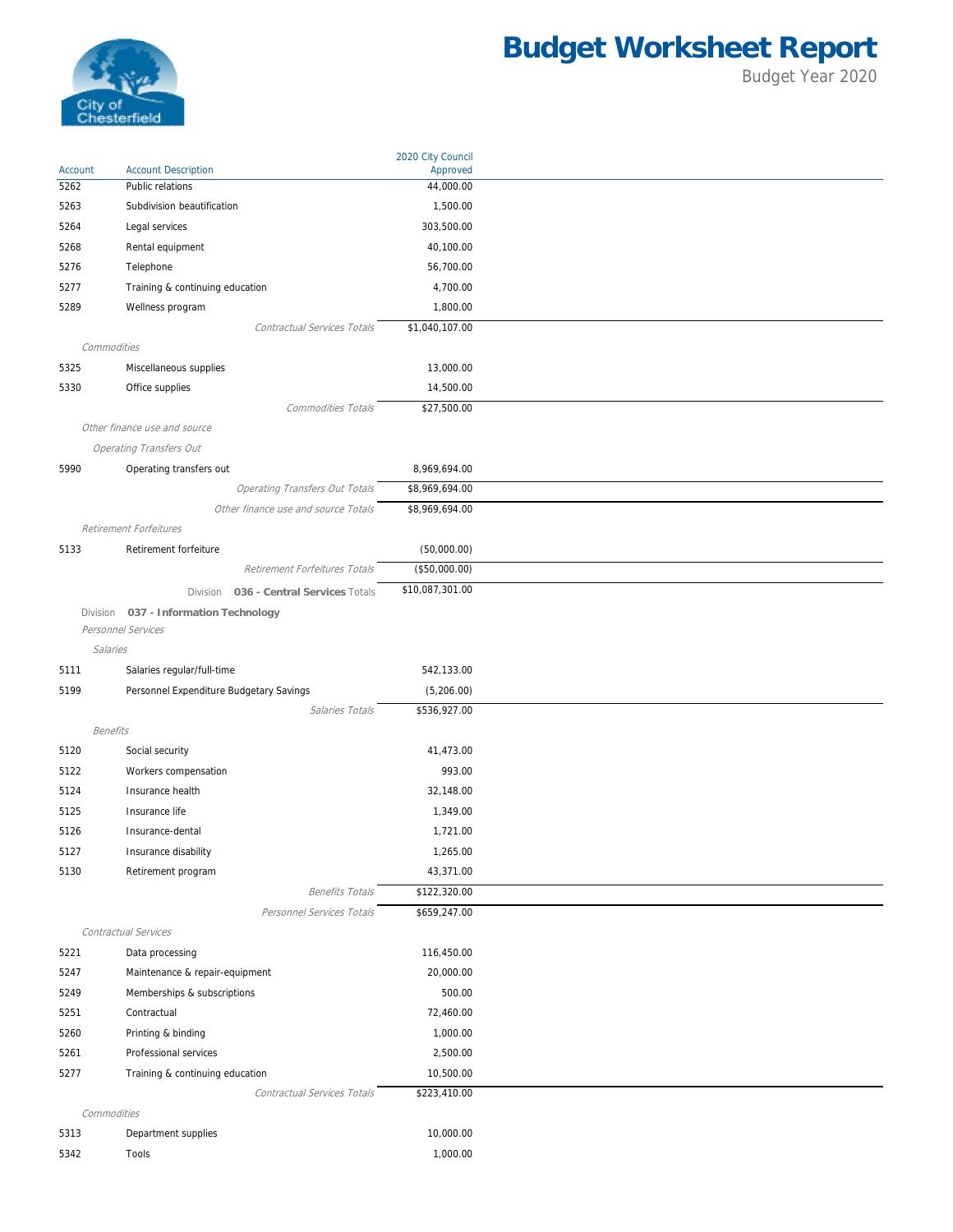

|         |                                                      | 2020 City Council |  |
|---------|------------------------------------------------------|-------------------|--|
| Account | <b>Account Description</b>                           | Approved          |  |
| 5343    | Uniforms                                             | 500.00            |  |
| 5350    | Computer equip under \$5,000                         | 10,500.00         |  |
|         | Commodities Totals                                   | \$22,000.00       |  |
| 5410    | Capital Outlay                                       | 65,000.00         |  |
|         | Computer equipment                                   | \$65,000.00       |  |
|         | Capital Outlay Totals                                | \$969,657.00      |  |
|         | Division 037 - Information Technology Totals         |                   |  |
|         | Division 038 - Municipal Court<br>Personnel Services |                   |  |
|         | Salaries                                             |                   |  |
| 5111    | Salaries regular/full-time                           | 156,100.00        |  |
| 5199    | Personnel Expenditure Budgetary Savings              | (3, 115.00)       |  |
|         | Salaries Totals                                      | \$152,985.00      |  |
|         | <b>Benefits</b>                                      |                   |  |
| 5120    | Social security                                      | 11,942.00         |  |
| 5122    | Workers compensation                                 | 263.00            |  |
| 5124    | Insurance health                                     | 25,387.00         |  |
| 5125    | Insurance life                                       | 359.00            |  |
| 5126    | Insurance-dental                                     | 1,444.00          |  |
| 5127    | Insurance disability                                 | 409.00            |  |
| 5130    | Retirement program                                   | 12,488.00         |  |
|         | <b>Benefits Totals</b>                               | \$52,292.00       |  |
|         | Personnel Services Totals                            | \$205,277.00      |  |
|         | Contractual Services                                 |                   |  |
| 5221    | Data processing                                      | 15,250.00         |  |
| 5249    | Memberships & subscriptions                          | 300.00            |  |
| 5260    | Printing & binding                                   | 6,500.00          |  |
| 5261    | Professional services                                | 43,056.00         |  |
| 5277    | Training & continuing education                      | 3,920.00          |  |
|         | Contractual Services Totals                          | \$69,026.00       |  |
|         | Commodities                                          |                   |  |
| 5313    | Department supplies                                  | 2,500.00          |  |
|         | Commodities Totals                                   | \$2,500.00        |  |
|         | Division 038 - Municipal Court Totals                | \$276,803.00      |  |
|         | Division 051 - City Administrator                    |                   |  |
|         | Personnel Services                                   |                   |  |
|         | Salaries                                             |                   |  |
| 5111    | Salaries regular/full-time                           | 419,036.00        |  |
| 5199    | Personnel Expenditure Budgetary Savings              | (4,316.00)        |  |
|         | Salaries Totals                                      | \$414,720.00      |  |
|         | Benefits                                             |                   |  |
| 5120    | Social security                                      | 29,518.00         |  |
| 5122    | Workers compensation                                 | 706.00            |  |
| 5124    | Insurance health                                     | 30,653.00         |  |
| 5125    | Insurance life                                       | 1,226.00          |  |
| 5126    | Insurance-dental                                     | 1,647.00          |  |
| 5127    | Insurance disability                                 | 844.00            |  |
| 5130    | Retirement program                                   | 33,523.00         |  |
|         | Benefits Totals                                      | \$98,117.00       |  |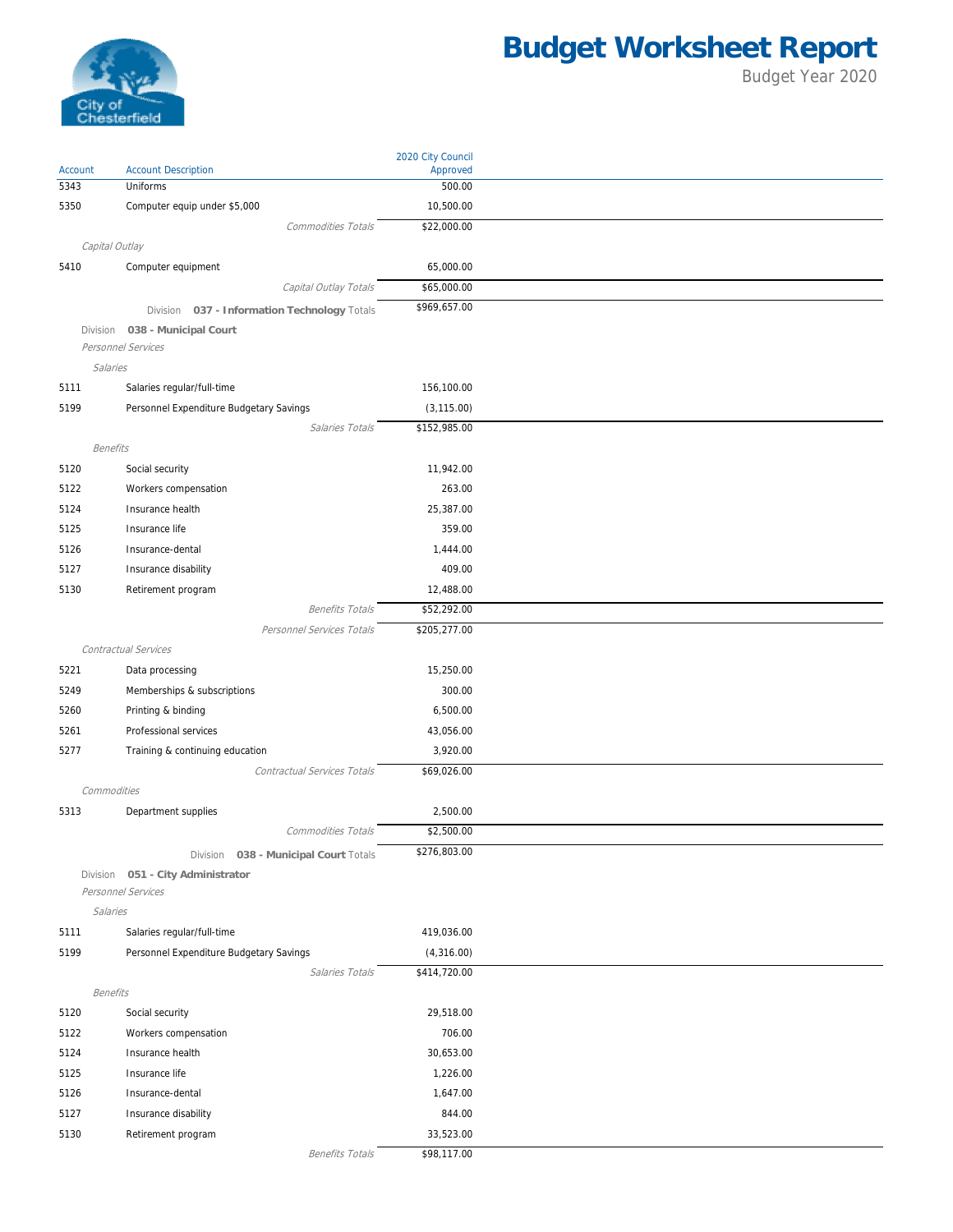

|         |                                          | 2020 City Council      |  |
|---------|------------------------------------------|------------------------|--|
| Account | <b>Account Description</b>               | Approved               |  |
|         | Personnel Services Totals                | \$512,837.00           |  |
|         | Contractual Services                     |                        |  |
| 5223    | Election expense                         | 38,000.00              |  |
| 5227    | <b>Environmental Expenditures</b>        | 7,000.00               |  |
| 5249    | Memberships & subscriptions              | 4,137.00               |  |
| 5251    | Contractual                              | 2,500.00               |  |
| 5260    | Printing & binding                       | 1,000.00               |  |
| 5277    | Training & continuing education          | 12,620.00              |  |
|         | Contractual Services Totals              | \$65,257.00            |  |
|         | Commodities                              |                        |  |
| 5313    | Department supplies                      | 2,000.00               |  |
| 5343    | Uniforms                                 | 500.00                 |  |
|         | Commodities Totals                       | \$2,500.00             |  |
|         | Division 051 - City Administrator Totals | \$580,594.00           |  |
|         | Division 061 - Planning                  |                        |  |
|         | Personnel Services                       |                        |  |
|         | Salaries                                 |                        |  |
| 5111    | Salaries regular/full-time               | 575,204.00             |  |
| 5199    | Personnel Expenditure Budgetary Savings  | (4,950.00)             |  |
|         | Salaries Totals                          | \$570,254.00           |  |
|         | Benefits                                 |                        |  |
| 5120    | Social security                          | 44,003.00              |  |
| 5122    | Workers compensation                     | 970.00                 |  |
| 5124    | Insurance health                         | 69,953.00              |  |
| 5125    | Insurance life                           | 1,426.00               |  |
| 5126    | Insurance-dental                         | 4,090.00               |  |
| 5127    | Insurance disability                     | 1,347.00               |  |
| 5130    | Retirement program                       | 46,016.00              |  |
|         | <b>Benefits Totals</b>                   | \$167,805.00           |  |
|         | Personnel Services Totals                | \$738,059.00           |  |
|         | Contractual Services                     |                        |  |
| 5210    | Advertising                              | 2,500.00               |  |
| 5247    | Maintenance & repair-equipment           | 250.00                 |  |
| 5249    | Memberships & subscriptions              | 9,500.00               |  |
| 5251    | Contractual                              | 14,100.00              |  |
| 5260    | Printing & binding                       | 2,100.00               |  |
| 5261    | Professional services                    | 4,000.00               |  |
| 5277    | Training & continuing education          | 6,050.00               |  |
|         | Contractual Services Totals              | \$38,500.00            |  |
|         | Commodities                              |                        |  |
| 5313    | Department supplies                      | 750.00                 |  |
| 5343    | Uniforms                                 |                        |  |
|         |                                          | 1,250.00<br>\$2,000.00 |  |
|         | Commodities Totals                       |                        |  |
|         | Division 061 - Planning Totals           | \$778,559.00           |  |
|         | Division 071 - Engineering               |                        |  |
|         | Personnel Services                       |                        |  |
|         | Salaries                                 |                        |  |
| 5111    | Salaries regular/full-time               | 657,711.00             |  |

5112 Salaries parttime/temporary 15,600.00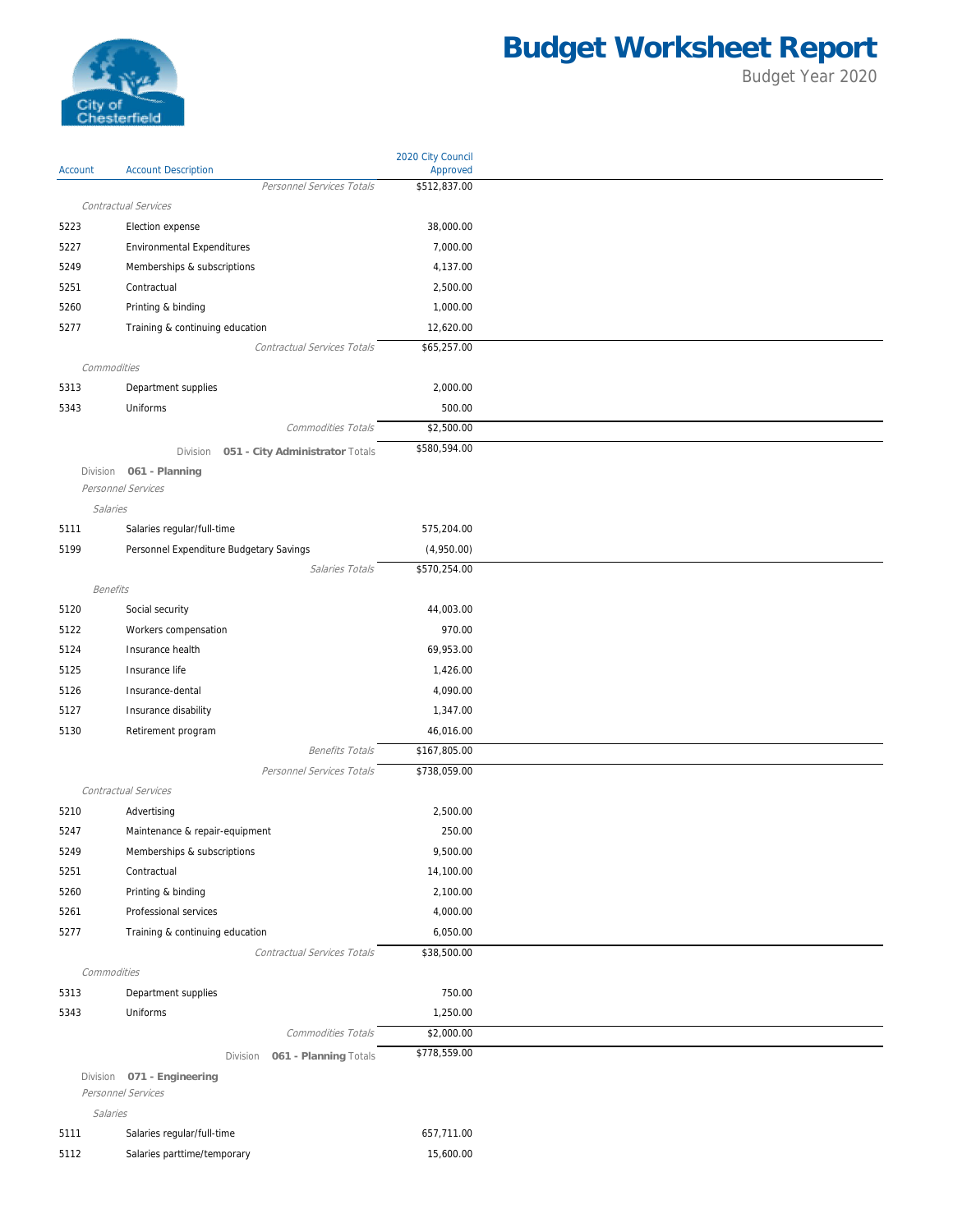

Account Account Description

# **Budget Worksheet Report**

Budget Year 2020 2020 City Council Approved Salaries Totals \$665,702.00 5113 Salaries overtime 3,000.00 5199 Personnel Expenditure Budgetary Savings (10,609.00)

|      | Salaries Totals                         | \$665,702.00   |
|------|-----------------------------------------|----------------|
|      | <b>Benefits</b>                         |                |
| 5120 | Social security                         | 51,738.00      |
| 5122 | Workers compensation                    | 11,997.00      |
| 5124 | Insurance health                        | 55,098.00      |
| 5125 | Insurance life                          | 1,753.00       |
| 5126 | Insurance-dental                        | 3,643.00       |
| 5127 | Insurance disability                    | 1,700.00       |
| 5130 | Retirement program                      | 52,617.00      |
|      | <b>Benefits Totals</b>                  | \$178,546.00   |
|      | Personnel Services Totals               | \$844,248.00   |
|      | Contractual Services                    |                |
| 5210 | Advertising                             | 8,455.00       |
| 5247 | Maintenance & repair-equipment          | 500.00         |
| 5249 | Memberships & subscriptions             | 3,410.00       |
| 5251 | Contractual                             | 19,460.00      |
|      |                                         |                |
| 5261 | Professional services                   | 17,000.00      |
| 5277 | Training & continuing education         | 8,660.00       |
|      | Contractual Services Totals             | \$57,485.00    |
|      | Commodities                             |                |
| 5313 | Department supplies                     | 4,300.00       |
| 5342 | Tools                                   | 800.00         |
| 5343 | Uniforms                                | 2,400.00       |
|      | Commodities Totals                      | \$7,500.00     |
|      | Division 071 - Engineering Totals       | \$909,233.00   |
|      | Division 072 - Street Maintenance       |                |
|      | Personnel Services                      |                |
|      | Salaries                                |                |
| 5111 | Salaries regular/full-time              | 1,414,376.00   |
| 5113 | Salaries overtime                       | 40,000.00      |
| 5199 | Personnel Expenditure Budgetary Savings | (37,651.00)    |
|      | Salaries Totals                         | \$1,416,725.00 |
|      | <b>Benefits</b>                         |                |
| 5120 | Social security                         | 111,260.00     |
| 5122 | Workers compensation                    | 91,168.00      |
| 5124 | Insurance health                        | 195,003.00     |
| 5125 | Insurance life                          | 2,943.00       |
| 5126 | Insurance-dental                        | 13,490.00      |
| 5127 | Insurance disability                    | 3,346.00       |
| 5130 | Retirement program                      | 113,150.00     |
|      | <b>Benefits Totals</b>                  | \$530,360.00   |
|      | Personnel Services Totals               |                |
|      |                                         | \$1,947,085.00 |
|      | Contractual Services                    |                |
| 5242 | Residential Street Tree Program         | 60,000.00      |
| 5249 | Memberships & subscriptions             | 500.00         |
| 5251 | Contractual                             | 342,100.00     |
| 5268 | Rental equipment                        | 7,000.00       |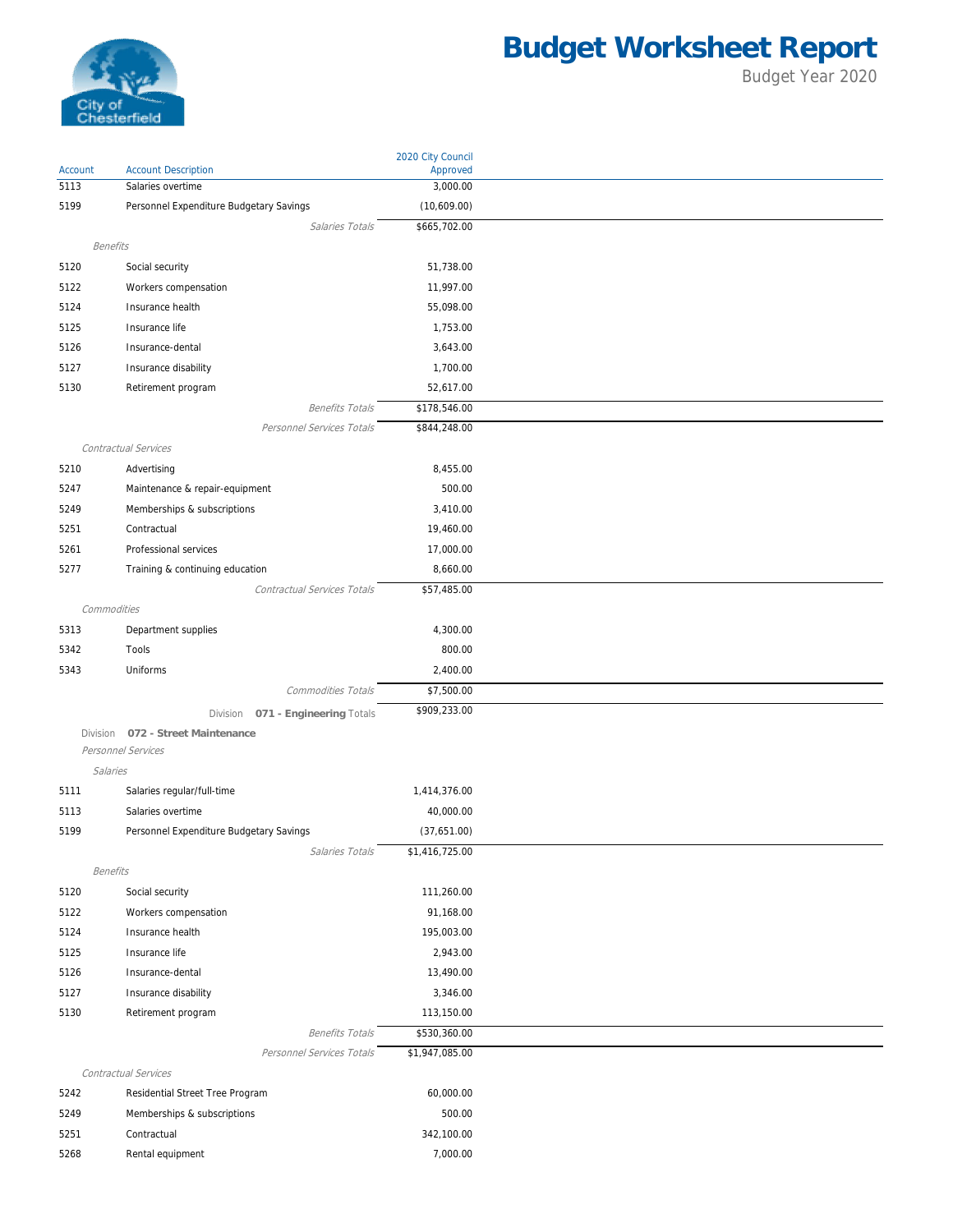

|          |                                          | 2020 City Council |  |  |
|----------|------------------------------------------|-------------------|--|--|
| Account  | <b>Account Description</b>               | Approved          |  |  |
| 5275     | Taxes                                    | 24,000.00         |  |  |
| 5276     | Telephone                                | 5,000.00          |  |  |
| 5277     | Training & continuing education          | 6,300.00          |  |  |
| 5285     | Utilities-electric                       | 32,000.00         |  |  |
| 5286     | Utilities-gas                            | 12,000.00         |  |  |
| 5287     | Utilities-water                          | 3,400.00          |  |  |
| 5288     | Utilities-sewer                          | 2,400.00          |  |  |
|          | Contractual Services Totals              | \$494,700.00      |  |  |
|          | Commodities                              |                   |  |  |
| 5313     | Department supplies                      | 230,000.00        |  |  |
| 5340     | Salt & abrasives                         | 253,850.00        |  |  |
| 5342     | Tools                                    | 5,500.00          |  |  |
| 5343     | Uniforms                                 | 12,500.00         |  |  |
|          | Commodities Totals                       | \$501,850.00      |  |  |
|          | Capital Outlay                           |                   |  |  |
| 5440     | Machinery & equipment                    | 246,100.00        |  |  |
|          | Capital Outlay Totals                    | \$246,100.00      |  |  |
|          | Division 072 - Street Maintenance Totals | \$3,189,735.00    |  |  |
|          | Division 073 - Vehicle Maintenance       |                   |  |  |
|          | Personnel Services                       |                   |  |  |
| Salaries |                                          |                   |  |  |
|          |                                          |                   |  |  |
| 5111     | Salaries regular/full-time               | 309,257.00        |  |  |
| 5113     | Salaries overtime                        | 12,000.00         |  |  |
| 5199     | Personnel Expenditure Budgetary Savings  | (2,731.00)        |  |  |
|          | Salaries Totals                          | \$318,526.00      |  |  |
|          | Benefits                                 |                   |  |  |
| 5120     | Social security                          | 24,576.00         |  |  |
| 5122     | Workers compensation                     | 8,690.00          |  |  |
| 5124     | Insurance health                         | 34,034.00         |  |  |
| 5125     | Insurance life                           | 710.00            |  |  |
| 5126     | Insurance-dental                         | 2,301.00          |  |  |
| 5127     | Insurance disability                     | 810.00            |  |  |
| 5130     | Retirement program                       | 24,741.00         |  |  |
|          | <b>Benefits Totals</b>                   | \$95,862.00       |  |  |
|          | Personnel Services Totals                | \$414,388.00      |  |  |
|          | Contractual Services                     |                   |  |  |
| 5247     | Maintenance & repair-equipment           | 54,400.00         |  |  |
| 5248     | Maintenance & repair vehicles            | 115,000.00        |  |  |
| 5249     | Memberships & subscriptions              | 22,700.00         |  |  |
| 5251     | Contractual                              | 2,000.00          |  |  |
| 5268     | Rental equipment                         | 5,000.00          |  |  |
| 5277     |                                          |                   |  |  |
|          | Training & continuing education          | 8,400.00          |  |  |
|          | Contractual Services Totals              | \$207,500.00      |  |  |
|          | Commodities                              |                   |  |  |
| 5313     | Department supplies                      | 12,500.00         |  |  |
| 5318     | Gasoline & oil                           | 195,000.00        |  |  |
| 5342     | Tools                                    | 6,000.00          |  |  |
| 5343     | Uniforms                                 | 2,000.00          |  |  |
|          | Commodities Totals                       | \$215,500.00      |  |  |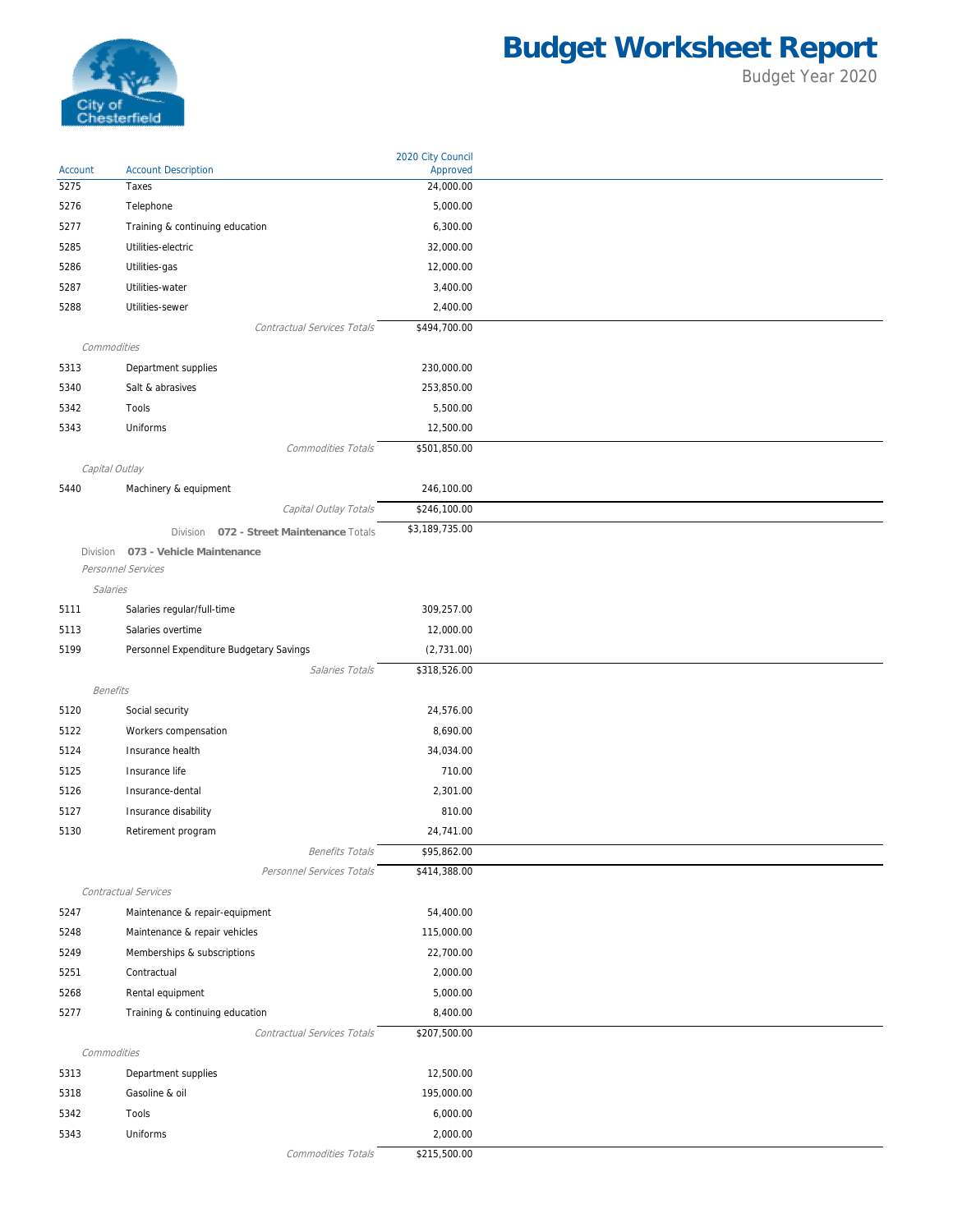

|         |                                           | 2020 City Council |
|---------|-------------------------------------------|-------------------|
| Account | <b>Account Description</b>                | Approved          |
|         | Capital Outlay                            |                   |
| 5440    | Machinery & equipment                     | 38,000.00         |
| 5460    | Automobiles & trucks                      | 99,000.00         |
|         | Capital Outlay Totals                     | \$137,000.00      |
|         | Division 073 - Vehicle Maintenance Totals | \$974,388.00      |
|         | Division 075 - Street Lights              |                   |
|         | Contractual Services                      |                   |
| 5251    | Contractual                               | 14,000.00         |
| 5274    | Street lighting                           | 21,000.00         |
|         | Contractual Services Totals               | \$35,000.00       |
|         | Division 075 - Street Lights Totals       | \$35,000.00       |
|         | Division 076 - Facility Maintenance       |                   |
|         | Personnel Services                        |                   |
|         | Salaries                                  |                   |
|         |                                           |                   |
| 5111    | Salaries regular/full-time                | 376,015.00        |
| 5112    | Salaries parttime/temporary               | 26,000.00         |
| 5113    | Salaries overtime                         | 4,500.00          |
| 5199    | Personnel Expenditure Budgetary Savings   | (3,800.00)        |
|         | Salaries Totals                           | \$402,715.00      |
|         | Benefits                                  |                   |
| 5120    | Social security                           | 31,098.00         |
| 5122    | Workers compensation                      | 14,943.00         |
| 5124    | Insurance health                          | 34,034.00         |
| 5125    | Insurance life                            | 717.00            |
| 5126    | Insurance-dental                          | 2,477.00          |
| 5127    | Insurance disability                      | 816.00            |
| 5130    | Retirement program                        | 30,081.00         |
|         | <b>Benefits Totals</b>                    | \$114,166.00      |
|         | Personnel Services Totals                 | \$516,881.00      |
|         | Contractual Services                      |                   |
| 5246    | Maintenance & repair-building             | 40,000.00         |
| 5247    | Maintenance & repair-equipment            | 32,000.00         |
|         |                                           |                   |
| 5249    | Memberships & subscriptions               | 200.00            |
| 5251    | Contractual                               | 59,000.00         |
| 5268    | Rental equipment                          | 750.00            |
| 5277    | Training & continuing education           | 1,000.00          |
| 5285    | Utilities-electric                        | 149,000.00        |
| 5286    | Utilities-gas                             | 48,000.00         |
| 5287    | Utilities-water                           | 24,000.00         |
| 5288    | Utilities-sewer                           | 7,000.00          |
|         | Contractual Services Totals               | \$360,950.00      |
|         | Commodities                               |                   |
| 5313    | Department supplies                       | 51,000.00         |
| 5340    | Salt & abrasives                          | 1,000.00          |
| 5342    | Tools                                     | 4,000.00          |
| 5343    | Uniforms                                  | 3,600.00          |
|         | Commodities Totals                        | \$59,600.00       |
|         | Capital Outlay                            |                   |
| 5470    | Improvements building & grounds           | 50,000.00         |
|         |                                           |                   |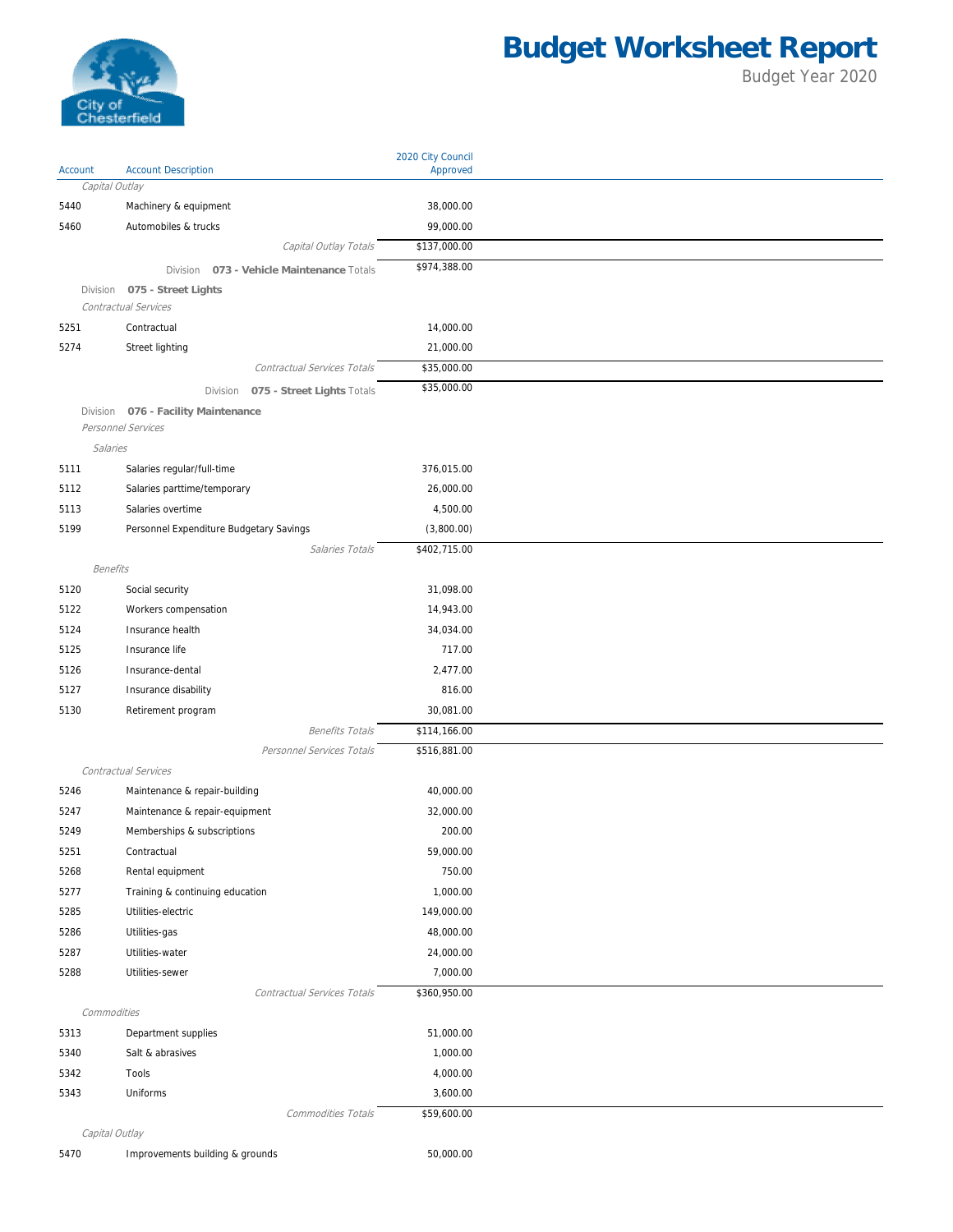

|                           |                                                                 | 2020 City Council       |
|---------------------------|-----------------------------------------------------------------|-------------------------|
| Account                   | <b>Account Description</b><br>Capital Outlay Totals             | Approved<br>\$50,000.00 |
|                           | Division 076 - Facility Maintenance Totals                      | \$987,431.00            |
|                           | <b>EXPENSE TOTALS</b>                                           | \$19,535,272.00         |
|                           | 001 - General Fund Totals<br>Fund                               |                         |
|                           | <b>REVENUE TOTALS</b>                                           | \$21,204,718.00         |
|                           | <b>EXPENSE TOTALS</b>                                           | \$19,535,272.00         |
|                           | 001 - General Fund Totals<br>Fund                               | \$1,669,446.00          |
|                           |                                                                 |                         |
|                           | Fund 110 - Sewer lateral fund                                   |                         |
| <b>REVENUE</b>            |                                                                 |                         |
|                           | Division 000 - Non departmental                                 |                         |
| 4660                      | Charges for Services<br>Sewer lateral fees revenue              | 460,000.00              |
|                           | Charges for Services Totals                                     | \$460,000.00            |
|                           |                                                                 | \$460,000.00            |
|                           | Division 000 - Non departmental Totals<br><b>REVENUE TOTALS</b> | \$460,000.00            |
| <b>EXPENSE</b>            |                                                                 |                         |
|                           | Division 072 - Street Maintenance                               |                         |
|                           | Contractual Services                                            |                         |
| 5245                      | Maint. repair sewer lateral                                     | 460,000.00              |
|                           | Contractual Services Totals                                     | \$460,000.00            |
|                           | 072 - Street Maintenance Totals<br>Division                     | \$460,000.00            |
|                           | <b>EXPENSE TOTALS</b>                                           | \$460,000.00            |
|                           | 110 - Sewer lateral fund Totals<br>Fund                         |                         |
|                           | <b>REVENUE TOTALS</b>                                           | \$460,000.00            |
|                           | <b>EXPENSE TOTALS</b>                                           | \$460,000.00            |
|                           | 110 - Sewer lateral fund Totals<br>Fund                         | \$0.00                  |
|                           |                                                                 |                         |
|                           | Fund 111 - Chesterfield Valley TIF Fund                         |                         |
| <b>REVENUE</b>            |                                                                 |                         |
| Division<br>Miscellaneous | 000 - Non departmental                                          |                         |
| 4950                      | Miscellaneous                                                   | 150,000.00              |
|                           | Miscellaneous Totals                                            | \$150,000.00            |
|                           | Division 000 - Non departmental Totals                          | \$150,000.00            |
|                           | <b>REVENUE TOTALS</b>                                           | \$150,000.00            |
| <b>EXPENSE</b>            |                                                                 |                         |
|                           | Division 072 - Street Maintenance                               |                         |
|                           | Contractual Services                                            |                         |
| 5261                      | Professional services                                           | 150,000.00              |
|                           | Contractual Services Totals                                     | \$150,000.00            |
|                           | Division 072 - Street Maintenance Totals                        | \$150,000.00            |
|                           | <b>EXPENSE TOTALS</b>                                           | \$150,000.00            |
|                           | Fund 111 - Chesterfield Valley TIF Fund Totals                  |                         |
|                           | <b>REVENUE TOTALS</b>                                           | \$150,000.00            |
|                           | <b>EXPENSE TOTALS</b>                                           | \$150,000.00            |
|                           | Fund 111 - Chesterfield Valley TIF Fund Totals                  | \$0.00                  |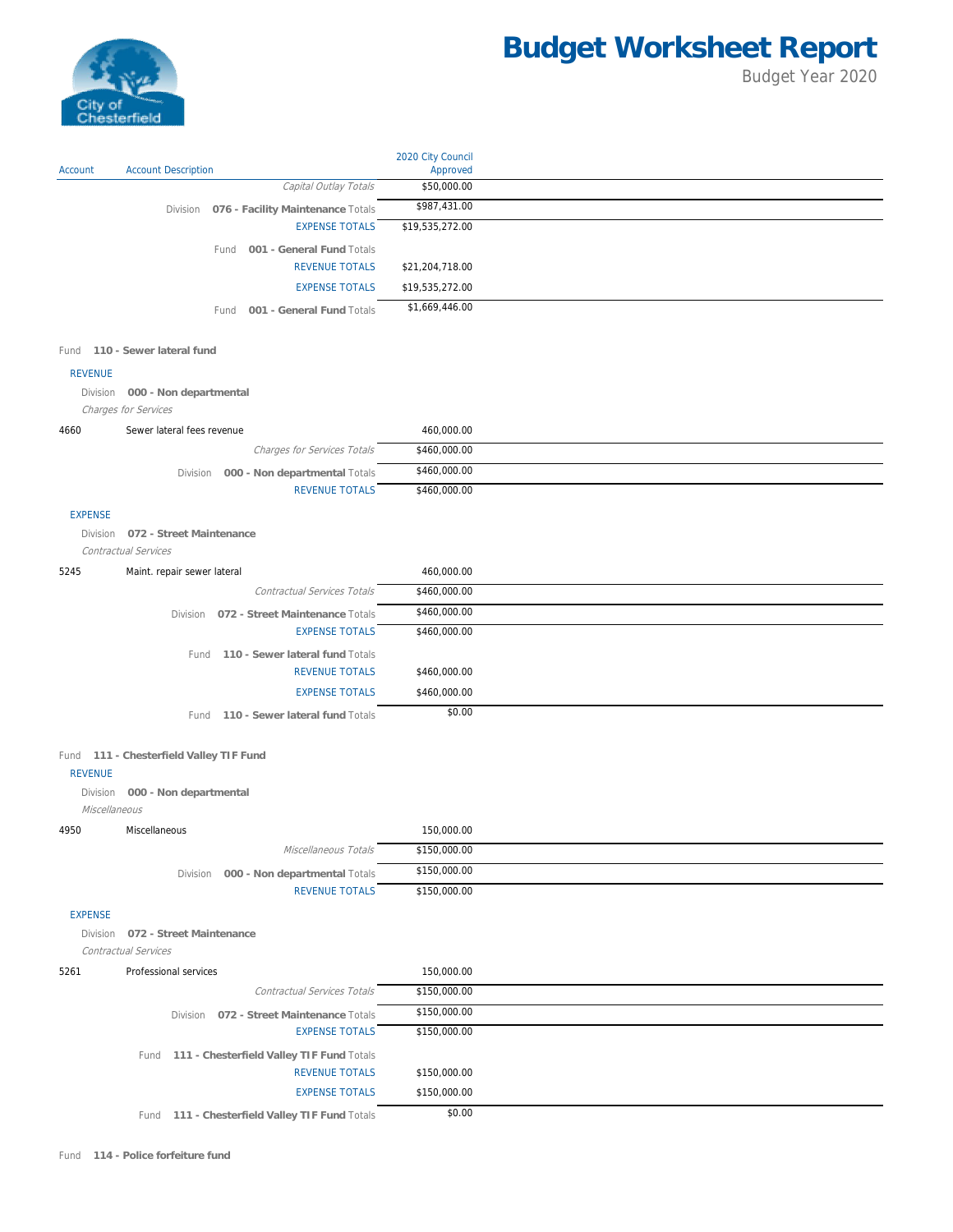

Budget Year 2020

| Account         | <b>Account Description</b>               | Approved       |  |
|-----------------|------------------------------------------|----------------|--|
| <b>REVENUE</b>  |                                          |                |  |
| Division        | 000 - Non departmental                   |                |  |
|                 | Intergovernmental                        |                |  |
| 4372            | DOJ Forf Funds                           | 25,000.00      |  |
| 4374            | Treasury Forf Funds                      | 25,000.00      |  |
|                 | Intergovernmental Totals                 | \$50,000.00    |  |
|                 | Division 000 - Non departmental Totals   | \$50,000.00    |  |
|                 | <b>REVENUE TOTALS</b>                    | \$50,000.00    |  |
| <b>EXPENSE</b>  |                                          |                |  |
|                 | Division 041 - Police                    |                |  |
| Commodities     |                                          |                |  |
| 5313            | Department supplies                      | 19,000.00      |  |
|                 | Commodities Totals                       | \$19,000.00    |  |
| Capital Outlay  |                                          |                |  |
| 5460            | Automobiles & trucks                     | 31,000.00      |  |
|                 | Capital Outlay Totals                    | \$31,000.00    |  |
|                 | 041 - Police Totals<br>Division          | \$50,000.00    |  |
|                 | <b>EXPENSE TOTALS</b>                    | \$50,000.00    |  |
|                 | Fund 114 - Police forfeiture fund Totals |                |  |
|                 | <b>REVENUE TOTALS</b>                    | \$50,000.00    |  |
|                 | <b>EXPENSE TOTALS</b>                    | \$50,000.00    |  |
|                 |                                          | \$0.00         |  |
|                 | Fund 114 - Police forfeiture fund Totals |                |  |
|                 |                                          |                |  |
|                 | Fund 119 - Parks sales tax               |                |  |
| <b>REVENUE</b>  |                                          |                |  |
| Municipal Taxes | Division 000 - Non departmental          |                |  |
| 4200            | Sales tax                                | 6,674,640.00   |  |
|                 | Municipal Taxes Totals                   | \$6,674,640.00 |  |
|                 | Charges for Services                     |                |  |
| 4610            | Parks charges & fees                     | 187,400.00     |  |
| 4612            | Dog tags                                 | 16,000.00      |  |
| 4620            | General rev concession-cvac              | 678,000.00     |  |
| 4621            |                                          | 17,500.00      |  |
|                 | Soda exclusivity-cvac                    |                |  |
| 4622            | Soda rebates-cvac                        | 6,000.00       |  |
| 4630            | General rev-concession cp                | 56,500.00      |  |
| 4631            | Soda exclus-concession cp                | 2,500.00       |  |
| 4635            | Gen Revenue - concession - amph          | 250,000.00     |  |
| 4640            | Pool revenue                             | 216,250.00     |  |
| 4641            | Pool program                             | 40,015.00      |  |
| 4650            | Parks contributions                      | 35,000.00      |  |
| 4680            | Field rentals                            | 447,000.00     |  |
| 4685            | Amphitheater Rental                      | 182,500.00     |  |
|                 | Charges for Services Totals              | \$2,134,665.00 |  |
|                 | Investment Income                        |                |  |
| 4901            | Interest on investments                  | 75,000.00      |  |
|                 | Investment Income Totals                 | \$75,000.00    |  |
| Miscellaneous   |                                          |                |  |
| 4918            | Environmental Revenue                    | 1,451.00       |  |
|                 |                                          |                |  |

2020 City Council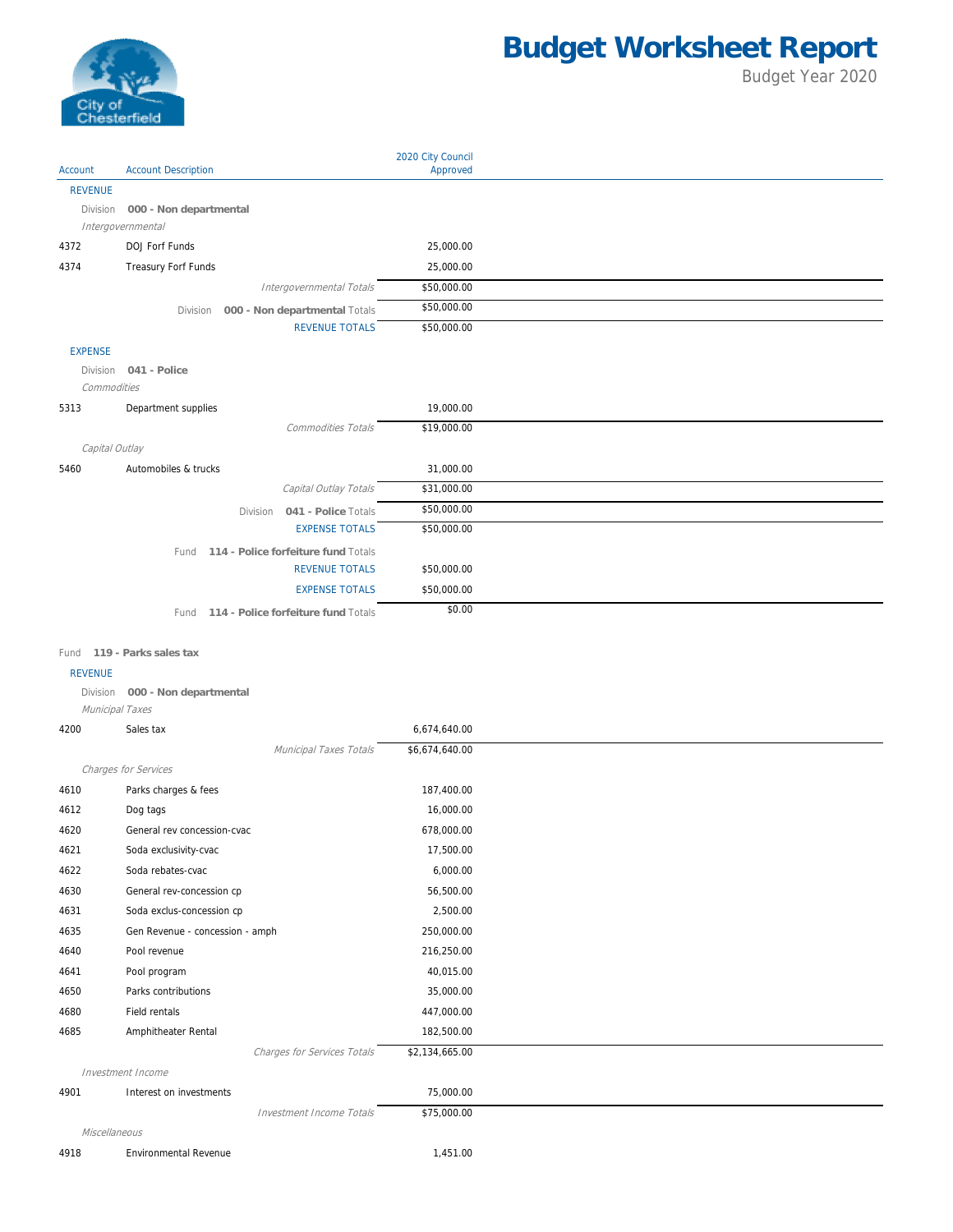

|                 |                                           | 2020 City Council |  |
|-----------------|-------------------------------------------|-------------------|--|
| Account         | <b>Account Description</b>                | Approved          |  |
| 4950            | Miscellaneous                             | 4,290.00          |  |
|                 | Miscellaneous Totals                      | \$5,741.00        |  |
|                 | 000 - Non departmental Totals<br>Division | \$8,890,046.00    |  |
|                 | <b>REVENUE TOTALS</b>                     | \$8,890,046.00    |  |
| <b>EXPENSE</b>  |                                           |                   |  |
| Division        | 084 - Parks and Recreation                |                   |  |
| Salaries        | Personnel Services                        |                   |  |
| 5111            | Salaries regular/full-time                | 1,828,276.00      |  |
| 5112            | Salaries parttime/temporary               | 167,660.00        |  |
| 5113            | Salaries overtime                         | 30,000.00         |  |
| 5199            | Personnel Expenditure Budgetary Savings   | (10, 354.00)      |  |
|                 | Salaries Totals                           | \$2,015,582.00    |  |
| <b>Benefits</b> |                                           |                   |  |
| 5120            | Social security                           | 154,984.00        |  |
| 5122            | Workers compensation                      | 74,030.00         |  |
| 5124            | Insurance health                          | 255,366.00        |  |
| 5125            | Insurance life                            | 4,239.00          |  |
| 5126            | Insurance-dental                          | 17,180.00         |  |
| 5127            | Insurance disability                      | 4,549.00          |  |
| 5130            | Retirement program                        | 143,349.00        |  |
|                 | <b>Benefits Totals</b>                    | \$653,697.00      |  |
|                 | Personnel Services Totals                 | \$2,669,279.00    |  |
|                 | Contractual Services                      |                   |  |
| 5210            | Advertising                               | 31,000.00         |  |
| 5221            | Data processing                           | 6,200.00          |  |
| 5224            | Employee recruitment                      | 3,500.00          |  |
| 5233            | Credit Card Fee                           | 10,000.00         |  |
| 5246            | Maintenance & repair-building             | 100,000.00        |  |
| 5247            | Maintenance & repair-equipment            | 65,000.00         |  |
| 5249            | Memberships & subscriptions               | 3,503.00          |  |
| 5251            | Contractual                               | 145,810.00        |  |
| 5260            | Printing & binding                        | 15,000.00         |  |
| 5268            | Rental equipment                          | 15,000.00         |  |
| 5271            | Licenses/permits                          | 3,000.00          |  |
| 5275            | Taxes                                     | 45,000.00         |  |
| 5276            | Telephone                                 | 4,000.00          |  |
| 5277            | Training & continuing education           | 16,950.00         |  |
| 5285            | Utilities-electric                        | 245,000.00        |  |
| 5286            | Utilities-gas                             | 650.00            |  |
| 5287            | Utilities-water                           | 130,000.00        |  |
| 5288            | Utilities-sewer                           | 50,000.00         |  |
|                 | Contractual Services Totals               | \$889,613.00      |  |
| Commodities     |                                           |                   |  |
| 5313            | Department supplies                       | 430,500.00        |  |
| 5325            | Miscellaneous supplies                    | 192,400.00        |  |
| 5330            | Office supplies                           | 2,500.00          |  |
| 5342            | Tools                                     | 8,500.00          |  |
| 5343            | Uniforms                                  | 16,000.00         |  |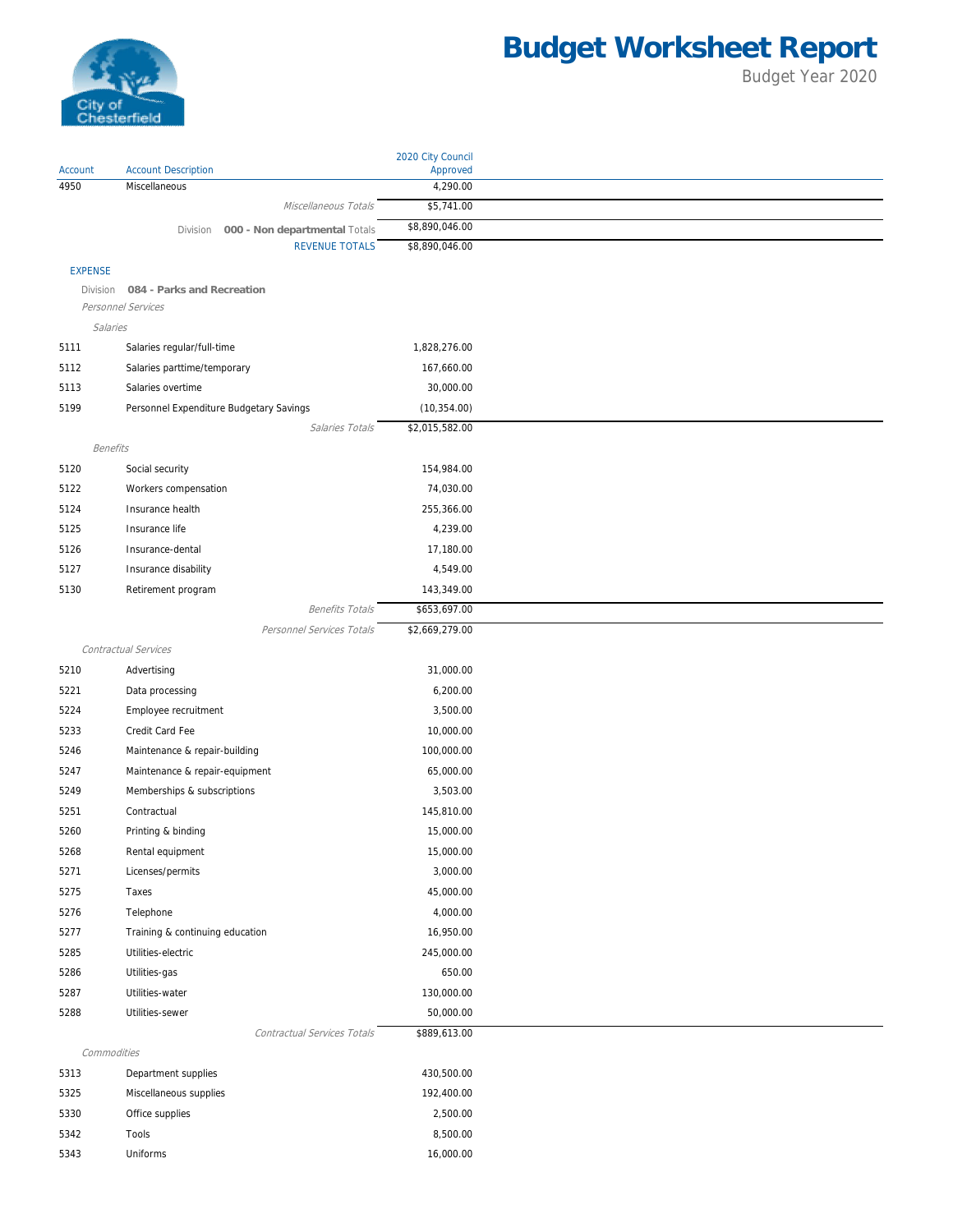

|                |                                                 | 2020 City Council |  |
|----------------|-------------------------------------------------|-------------------|--|
| Account        | <b>Account Description</b>                      | Approved          |  |
|                | Commodities Totals                              | \$649,900.00      |  |
| Capital Outlay |                                                 |                   |  |
| 5440           | Machinery & equipment                           | 57,200.00         |  |
| 5460           | Automobiles & trucks                            | 30,000.00         |  |
| 5470           | Improvements building & grounds                 | 75,000.00         |  |
|                | Capital Outlay Totals                           | \$162,200.00      |  |
|                | Other finance use and source                    |                   |  |
|                | <b>Operating Transfers Out</b>                  |                   |  |
| 5990           | Operating transfers out                         | 2,991,699.00      |  |
|                | <b>Operating Transfers Out Totals</b>           | \$2,991,699.00    |  |
|                | Other finance use and source Totals             | \$2,991,699.00    |  |
|                | 084 - Parks and Recreation Totals<br>Division   | \$7,362,691.00    |  |
| Division       | 085 - Arts and Entertainment                    |                   |  |
|                | Personnel Services                              |                   |  |
| Salaries       |                                                 |                   |  |
| 5111           | Salaries regular/full-time                      | 158,564.00        |  |
| 5112           | Salaries parttime/temporary                     | 6,500.00          |  |
|                | Salaries Totals                                 | \$165,064.00      |  |
| Benefits       |                                                 |                   |  |
| 5120           | Social security                                 | 12,627.00         |  |
| 5122           | Workers compensation                            | 6,147.00          |  |
| 5124           | Insurance health                                | 4,323.00          |  |
| 5125           | Insurance life                                  | 363.00            |  |
| 5126           | Insurance-dental                                | 858.00            |  |
| 5127           | Insurance disability                            | 413.00            |  |
| 5130           | Retirement program                              | 12,685.00         |  |
|                | <b>Benefits Totals</b>                          | \$37,416.00       |  |
|                | Personnel Services Totals                       | \$202,480.00      |  |
|                | Contractual Services                            |                   |  |
|                |                                                 |                   |  |
| 5210           | Advertising                                     | 7,500.00          |  |
| 5233           | Credit Card Fee                                 | 3,500.00          |  |
| 5247           | Maintenance & repair-equipment                  | 2,500.00          |  |
| 5251           | Contractual                                     | 41,000.00         |  |
| 5271           | Licenses/permits                                | 6,475.00          |  |
|                | Contractual Services Totals                     | \$60,975.00       |  |
| Commodities    |                                                 |                   |  |
| 5313           | Department supplies                             | 196,750.00        |  |
| 5343           | Uniforms                                        | 500.00            |  |
|                | Commodities Totals                              | \$197,250.00      |  |
| Capital Outlay |                                                 |                   |  |
| 5480           | Improvements other than building                | 5,000.00          |  |
|                | Capital Outlay Totals                           | \$5,000.00        |  |
|                | 085 - Arts and Entertainment Totals<br>Division | \$465,705.00      |  |
|                | Division 086 - Pool                             |                   |  |
|                | Personnel Services                              |                   |  |
| Salaries       |                                                 |                   |  |
| 5111           | Salaries regular/full-time                      | 71,247.00         |  |
| 5112           | Salaries parttime/temporary                     | 158,926.00        |  |
|                | Salaries Totals                                 | \$230,173.00      |  |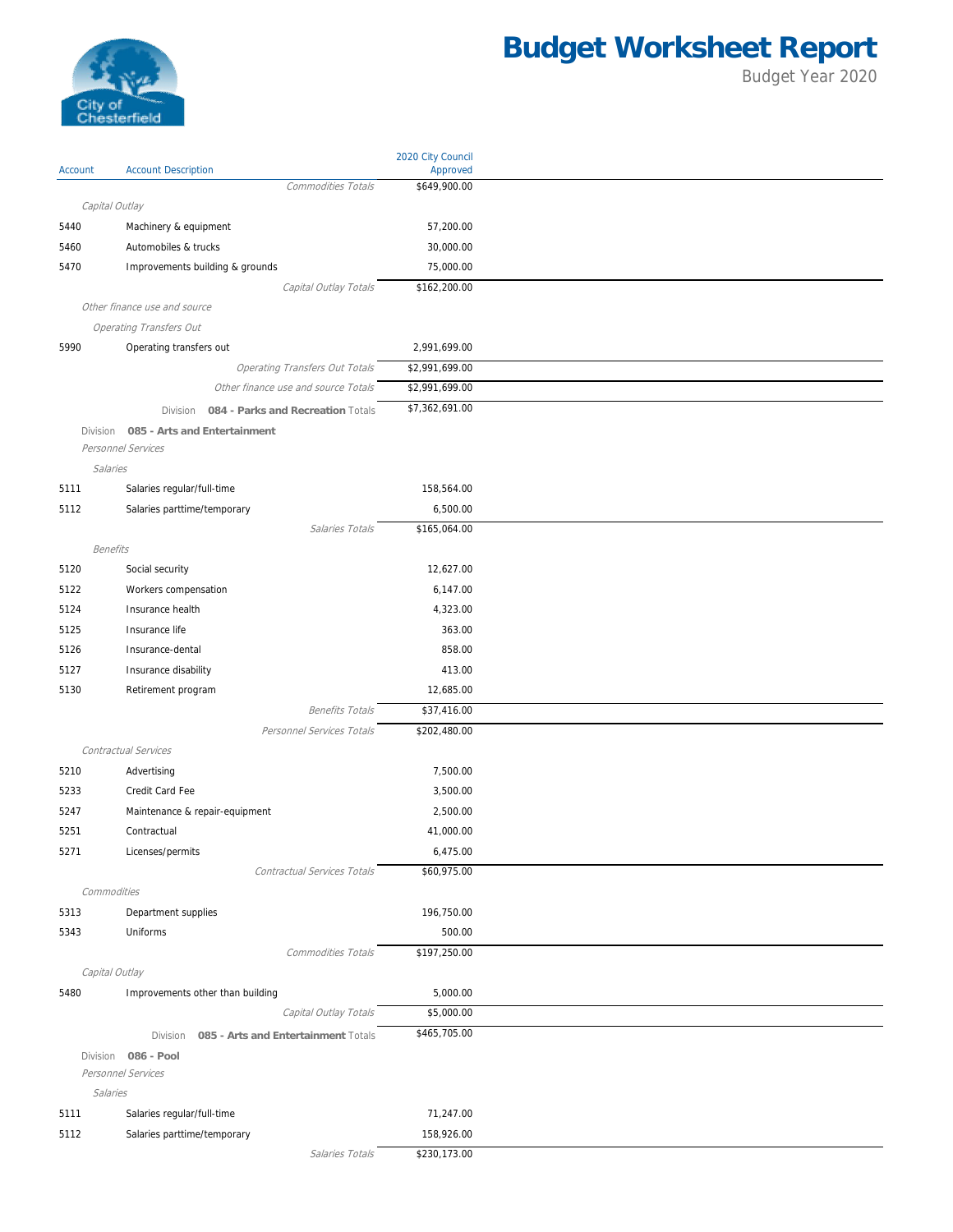

|             |                                          | 2020 City Council |  |
|-------------|------------------------------------------|-------------------|--|
| Account     | <b>Account Description</b>               | Approved          |  |
| Benefits    |                                          |                   |  |
| 5120        | Social security                          | 17,608.00         |  |
| 5122        | Workers compensation                     | 8,483.00          |  |
| 5124        | Insurance health                         | 4,323.00          |  |
| 5125        | Insurance life                           | 116.00            |  |
| 5126        | Insurance-dental                         | 344.00            |  |
| 5127        | Insurance disability                     | 132.00            |  |
| 5130        | Retirement program                       | 5,700.00          |  |
|             | <b>Benefits Totals</b>                   | \$36,706.00       |  |
|             | Personnel Services Totals                | \$266,879.00      |  |
|             | Contractual Services                     |                   |  |
| 5251        | Contractual                              | 25,000.00         |  |
| 5268        | Rental equipment                         | 1,000.00          |  |
| 5277        | Training & continuing education          | 9,400.00          |  |
|             | Contractual Services Totals              | \$35,400.00       |  |
| Commodities |                                          |                   |  |
| 5313        | Department supplies                      | 44,100.00         |  |
| 5343        | Uniforms                                 | 3,300.00          |  |
|             | Commodities Totals                       | \$47,400.00       |  |
|             | Division 086 - Pool Totals               | \$349,679.00      |  |
|             | Division 087 - CVAC Concession           |                   |  |
|             | Personnel Services                       |                   |  |
| Salaries    |                                          |                   |  |
| 5111        | Salaries regular/full-time               | 100,393.00        |  |
| 5112        | Salaries parttime/temporary              | 120,000.00        |  |
| 5113        | Salaries overtime                        | 500.00            |  |
| 5199        | Personnel Expenditure Budgetary Savings  | (4,230.00)        |  |
|             | Salaries Totals                          | \$216,663.00      |  |
| Benefits    |                                          |                   |  |
| 5120        | Social security                          | 16,898.00         |  |
|             |                                          |                   |  |
| 5122        | Workers compensation<br>Insurance health | 8,224.00          |  |
| 5124        |                                          | 4,323.00          |  |
| 5125        | Insurance life                           | 230.00            |  |
| 5126        | Insurance-dental                         | 344.00            |  |
| 5127        | Insurance disability                     | 263.00            |  |
| 5130        | Retirement program                       | 8,031.00          |  |
|             | <b>Benefits Totals</b>                   | \$38,313.00       |  |
|             | Personnel Services Totals                | \$254,976.00      |  |
|             | Contractual Services                     |                   |  |
| 5233        | Credit Card Fee                          | 8,000.00          |  |
| 5247        | Maintenance & repair-equipment           | 12,500.00         |  |
| 5251        | Contractual                              | 7,500.00          |  |
| 5261        | Professional services                    | 1,200.00          |  |
| 5271        | Licenses/permits                         | 3,300.00          |  |
|             | Contractual Services Totals              | \$32,500.00       |  |
| Commodities |                                          |                   |  |
| 5313        | Department supplies                      | 290,000.00        |  |
| 5343        | Uniforms                                 | 1,500.00          |  |
|             | Commodities Totals                       | \$291,500.00      |  |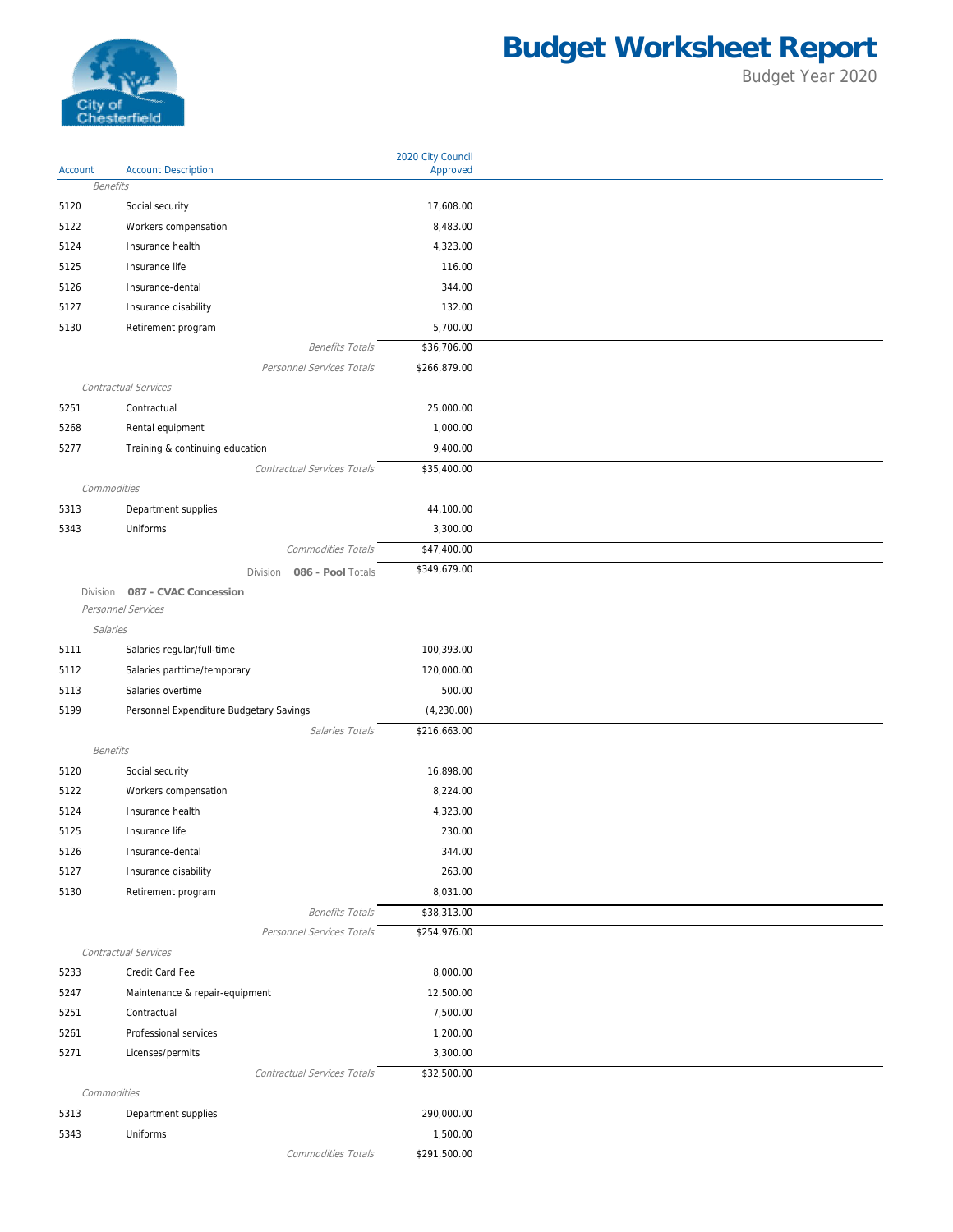

|                |                                                                        | 2020 City Council                |  |
|----------------|------------------------------------------------------------------------|----------------------------------|--|
| Account        | <b>Account Description</b><br>087 - CVAC Concession Totals<br>Division | Approved<br>\$578,976.00         |  |
|                | Division 088 - Central Park - Concession                               |                                  |  |
|                | Personnel Services                                                     |                                  |  |
| Salaries       |                                                                        |                                  |  |
| 5112           | Salaries parttime/temporary                                            | 21,000.00                        |  |
|                | Salaries Totals                                                        | \$21,000.00                      |  |
| Benefits       |                                                                        |                                  |  |
| 5120           | Social security                                                        | 1,607.00                         |  |
| 5122           | Workers compensation                                                   | 782.00                           |  |
|                | <b>Benefits Totals</b>                                                 | \$2,389.00                       |  |
|                | Personnel Services Totals                                              | \$23,389.00                      |  |
|                | Contractual Services                                                   |                                  |  |
| 5247           | Maintenance & repair-equipment                                         | 1,500.00                         |  |
| 5251           | Contractual                                                            | 1,500.00                         |  |
| 5271           | Licenses/permits                                                       | 200.00                           |  |
|                | Contractual Services Totals                                            | \$3,200.00                       |  |
| Commodities    |                                                                        |                                  |  |
| 5313           | Department supplies                                                    | 20,000.00                        |  |
|                | Commodities Totals                                                     | \$20,000.00                      |  |
|                | 088 - Central Park - Concession Totals<br>Division                     | \$46,589.00                      |  |
|                | <b>EXPENSE TOTALS</b>                                                  | \$8,803,640.00                   |  |
|                | Fund<br>119 - Parks sales tax Totals                                   |                                  |  |
|                | <b>REVENUE TOTALS</b><br><b>EXPENSE TOTALS</b>                         | \$8,890,046.00<br>\$8,803,640.00 |  |
|                |                                                                        | \$86,406.00                      |  |
|                | Fund 119 - Parks sales tax Totals                                      |                                  |  |
|                | Fund 120 - Capital improvement sales tax                               |                                  |  |
| <b>REVENUE</b> |                                                                        |                                  |  |
| Division       | 000 - Non departmental                                                 |                                  |  |
|                | Municipal Taxes                                                        |                                  |  |
| 4200           | Sales tax                                                              | 5,679,178.00                     |  |
|                | Municipal Taxes Totals                                                 | \$5,679,178.00                   |  |
|                | Division 000 - Non departmental Totals                                 | \$5,679,178.00                   |  |
|                | <b>REVENUE TOTALS</b>                                                  | \$5,679,178.00                   |  |
| <b>EXPENSE</b> |                                                                        |                                  |  |
|                | Division 079 - Capital Projects                                        |                                  |  |
|                | Personnel Services                                                     |                                  |  |
| Salaries       |                                                                        |                                  |  |
| 5111           | Salaries regular/full-time                                             | 219,976.00                       |  |
|                | Salaries Totals                                                        | \$219,976.00                     |  |
| Benefits       |                                                                        |                                  |  |
| 5120           | Social security                                                        | 16,828.00                        |  |
| 5122           | Workers compensation                                                   | 4,732.00                         |  |
| 5124           | Insurance health                                                       | 19,178.00                        |  |
| 5125           | Insurance life                                                         | 596.00                           |  |
| 5126           | Insurance-dental                                                       | 1,957.00                         |  |
| 5127           | Insurance disability                                                   | 680.00                           |  |
| 5130           | Retirement program                                                     | 17,598.00                        |  |
|                | Benefits Totals                                                        | \$61,569.00                      |  |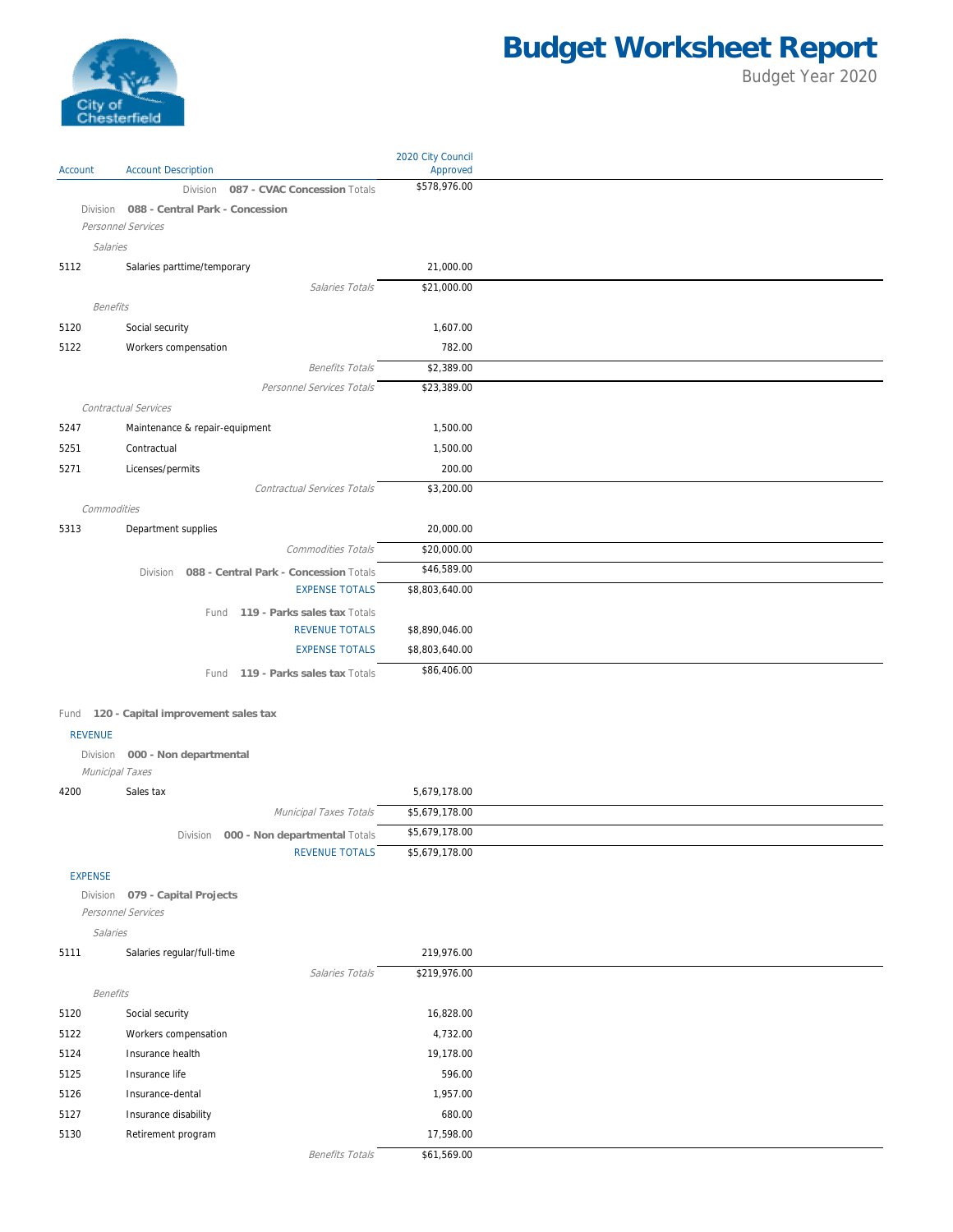

|         |                                                    | 2020 City Council |  |
|---------|----------------------------------------------------|-------------------|--|
| Account | <b>Account Description</b>                         | Approved          |  |
|         | Personnel Services Totals                          | \$281,545.00      |  |
|         | Contractual Services                               |                   |  |
| 5251    | Contractual                                        | 85,000.00         |  |
| 5261    | Professional services                              | 265,001.00        |  |
|         | Contractual Services Totals                        | \$350,001.00      |  |
|         | Capital Outlay                                     |                   |  |
| 5460    | Automobiles & trucks                               | 420,000.00        |  |
| 5470    | Improvements building & grounds                    | 253,000.00        |  |
| 5490    | Street improvements                                | 4,195,000.00      |  |
| 5495    | Storm sewer improvements                           | 20,000.00         |  |
| 5497    | Sidewalks improvements                             | 235,000.00        |  |
|         | Capital Outlay Totals                              | \$5,123,000.00    |  |
|         | 079 - Capital Projects Totals<br>Division          | \$5,754,546.00    |  |
|         | <b>EXPENSE TOTALS</b>                              | \$5,754,546.00    |  |
|         | 120 - Capital improvement sales tax Totals<br>Fund |                   |  |
|         | <b>REVENUE TOTALS</b>                              | \$5,679,178.00    |  |
|         | <b>EXPENSE TOTALS</b>                              | \$5,754,546.00    |  |
|         | 120 - Capital improvement sales tax Totals<br>Fund | (\$75,368.00)     |  |

Fund **121 - Public Safety/Prop P**

#### REVENUE

Division **000 - Non departmental**

#### Municipal Taxes

| Sales Tax - Prop P              | 2,670,500.00   |  |
|---------------------------------|----------------|--|
| Municipal Taxes Totals          | \$2,670,500.00 |  |
| Intergovernmental               |                |  |
| Bullet proof vest grant         | 7,500.00       |  |
| Police academy grant            | 95,500.00      |  |
| Parkway Grant                   | 268,000.00     |  |
| Rockwood Grant                  | 128,000.00     |  |
| Safety town                     | 5,760.00       |  |
| Police Overtime Grants          | 21,600.00      |  |
| FBI Overtime                    | 18,650.00      |  |
| Fund from seized assets         | 200.00         |  |
| Post commission training grant  | 5,000.00       |  |
| Intergovernmental Totals        | \$550,210.00   |  |
| License and Permits             |                |  |
| Misc. other licenses/permits    | 100.00         |  |
| License and Permits Totals      | \$100.00       |  |
| Charges for Services            |                |  |
| Police report                   | 8,180.00       |  |
| Clarkson Valley Police Services | 407,107.00     |  |
| Fingerprinting                  | 200.00         |  |
| False alarms                    | 23,150.00      |  |
| Miscellaneous other charges     | 1,500.00       |  |
| Charges for Services Totals     | \$440,137.00   |  |
| Miscellaneous                   |                |  |
| Operating transfers in          | 7,891,624.00   |  |
| Miscellaneous Totals            | \$7,891,624.00 |  |
|                                 |                |  |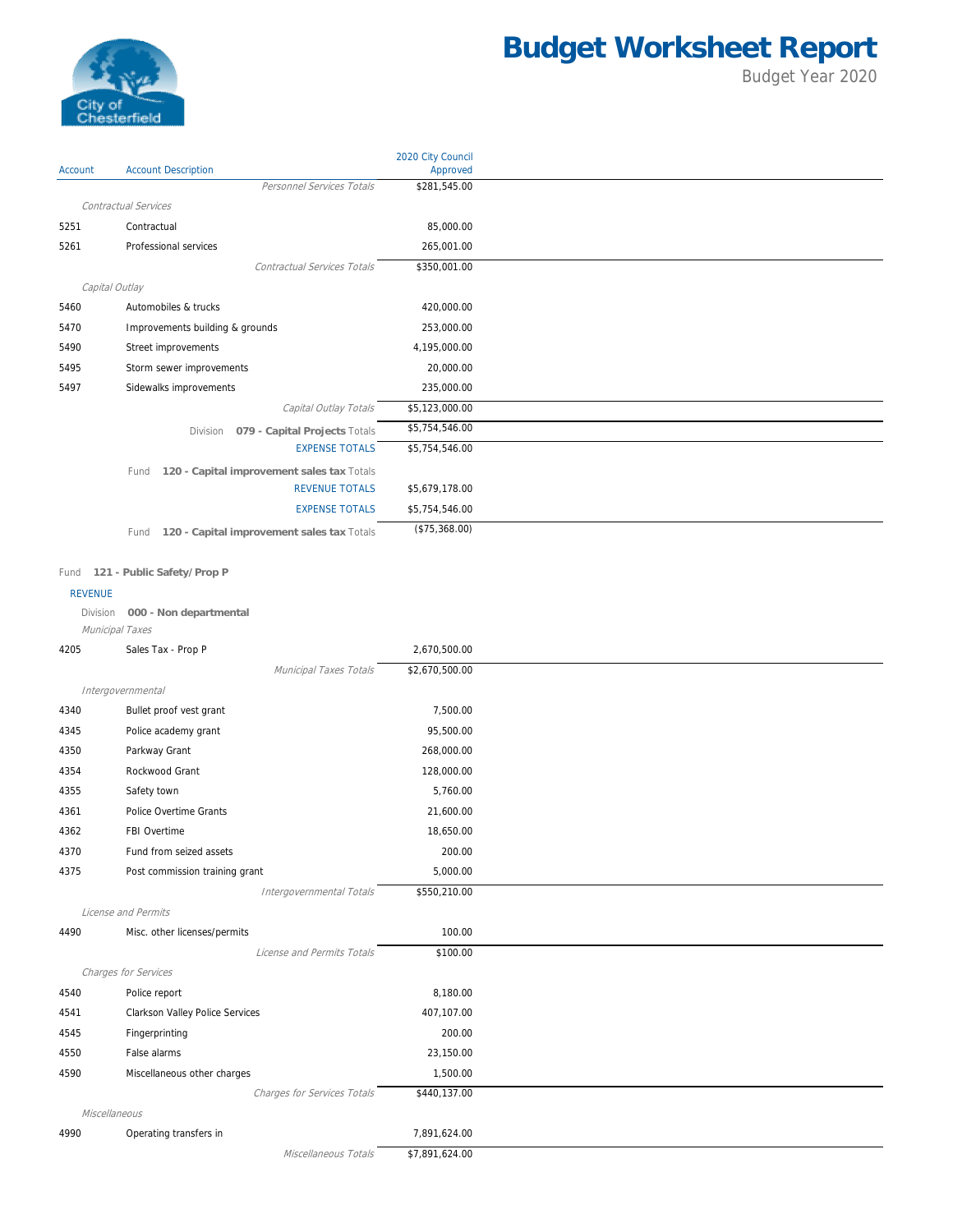

|                |                                           | 2020 City Council |  |
|----------------|-------------------------------------------|-------------------|--|
| Account        | <b>Account Description</b>                | Approved          |  |
|                | 000 - Non departmental Totals<br>Division | \$11,552,571.00   |  |
|                | <b>REVENUE TOTALS</b>                     | \$11,552,571.00   |  |
| <b>EXPENSE</b> |                                           |                   |  |
|                | Division 041 - Police                     |                   |  |
|                | Personnel Services                        |                   |  |
| Salaries       |                                           |                   |  |
| 5111           | Salaries regular/full-time                | 7,383,561.00      |  |
| 5113           | Salaries overtime                         | 100,000.00        |  |
| 5115           | Police holiday pay                        | 149,462.00        |  |
| 5199           | Personnel Expenditure Budgetary Savings   | (70, 833.00)      |  |
|                | Salaries Totals                           | \$7,562,190.00    |  |
| Benefits       |                                           |                   |  |
| 5120           | Social security                           | 583,493.00        |  |
| 5122           | Workers compensation                      | 245,024.00        |  |
| 5124           | Insurance health                          | 842,650.00        |  |
| 5125           | Insurance life                            | 16,997.00         |  |
| 5126           | Insurance-dental                          | 57,598.00         |  |
| 5127           | Insurance disability                      | 18,912.00         |  |
| 5130           | Retirement program                        | 590,685.00        |  |
|                | <b>Benefits Totals</b>                    | \$2,355,359.00    |  |
|                | Personnel Services Totals                 | \$9,917,549.00    |  |
|                | Contractual Services                      |                   |  |
| 5221           |                                           | 37,920.00         |  |
|                | Data processing                           |                   |  |
| 5244           | Investigative expenses                    | 2,499.00          |  |
| 5246           | Maintenance & repair-building             | 2,000.00          |  |
| 5247           | Maintenance & repair-equipment            | 70,955.00         |  |
| 5248           | Maintenance & repair vehicles             | 500.00            |  |
| 5249           | Memberships & subscriptions               | 4,130.00          |  |
| 5250           | CAPY - Chest. Alliance Prot. Yth          | 3,000.00          |  |
| 5251           | Contractual                               | 657,855.00        |  |
| 5260           | Printing & binding                        | 3,800.00          |  |
| 5261           | Professional services                     | 12,700.00         |  |
| 5268           | Rental equipment                          | 17,700.00         |  |
| 5273           | Inmate Security Expense                   | 23,028.00         |  |
| 5277           | Training & continuing education           | 54,670.00         |  |
| 5279           | Training post commission                  | 14,000.00         |  |
|                | Contractual Services Totals               | \$904,757.00      |  |
| Commodities    |                                           |                   |  |
| 5312           | Crime prevention supplies                 | 12,000.00         |  |
| 5313           | Department supplies                       | 259,620.00        |  |
| 5315           | Safety town supplies                      | 5,795.00          |  |
| 5321           | Investigative supplies                    | 4,950.00          |  |
| 5325           | Miscellaneous supplies                    | 2,500.00          |  |
| 5343           | Uniforms                                  | 72,200.00         |  |
| 5350           | Computer equip under \$5,000              | 17,200.00         |  |
|                | Commodities Totals                        | \$374,265.00      |  |
|                | Capital Outlay                            |                   |  |
| 5410           | Computer equipment                        | 25,000.00         |  |
| 5440           | Machinery & equipment                     | 21,000.00         |  |
|                |                                           |                   |  |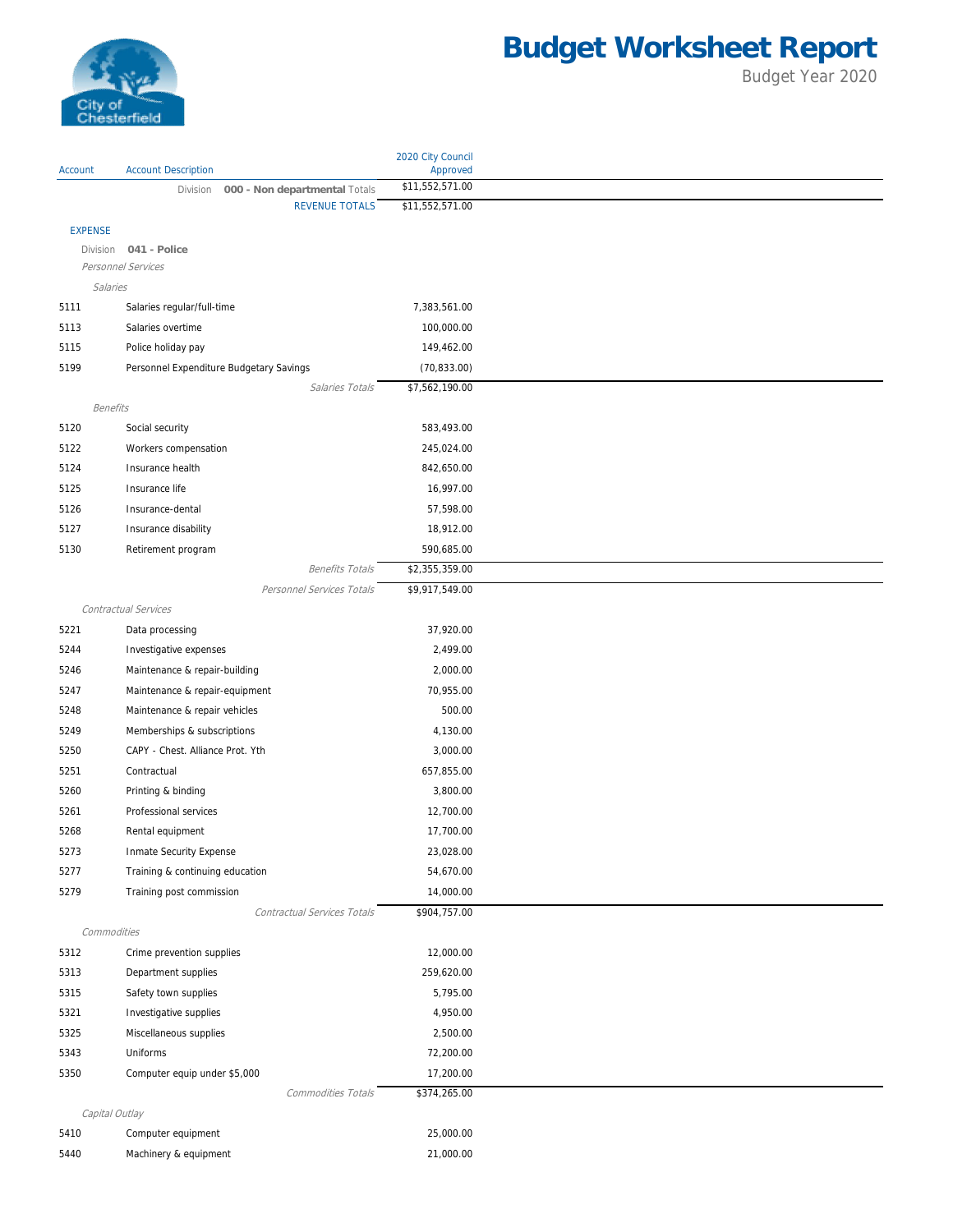

Account Account Description Approved REVENUE TOTALS \$2,224,375.00 **EXPENSE** Division **084 - Parks and Recreation** Miscellaneous Totals \$2,224,375.00 Division **000 - Non departmental** Totals \$2,224,375.00 Division **000 - Non departmental** Miscellaneous 4990 Operating transfers in 2,224,375.00 Fund **420 - COPs 2004 City Hall** Totals (\$587,830.00) Fund **422 - COPs 2005 Parks** REVENUE REVENUE TOTALS \$1,073,870.00 EXPENSE TOTALS \$1,661,700.00 EXPENSE TOTALS \$1,661,700.00 Fund **420 - COPs 2004 City Hall** Totals Interest and Fiscal Charges Totals \$161,700.00 Other finance use and source Totals \$1,661,700.00 Division **036 - Central Services** Totals \$1,661,700.00 5602 Trustee/Agent Fees 4,200.00 Principal Totals \$1,500,000.00 Interest and Fiscal Charges 5601 Interest expense 157,500.00 Principal 5600 Principal payment 1,500,000.00 REVENUE TOTALS \$1,073,870.00 EXPENSE Division **036 - Central Services** Other finance use and source Miscellaneous Totals \$1,073,870.00 Division **000 - Non departmental** Totals \$1,073,870.00 Fund **420 - COPs 2004 City Hall** REVENUE Division **000 - Non departmental** Miscellaneous 4990 Operating transfers in 1,073,870.00 EXPENSE TOTALS \$11,552,571.00 Fund **121 - Public Safety/Prop P** Totals \$0.00 Fund **121 - Public Safety/Prop P** Totals REVENUE TOTALS \$11,552,571.00 Division **041 - Police** Totals \$11,552,571.00 EXPENSE TOTALS \$11,552,571.00 5460 Automobiles & trucks 310,000.00 Capital Outlay Totals \$356,000.00

2020 City Council

Other finance use and source

Principal

5600 Principal payment 1,695,000.00

Principal Totals \$1,695,000.00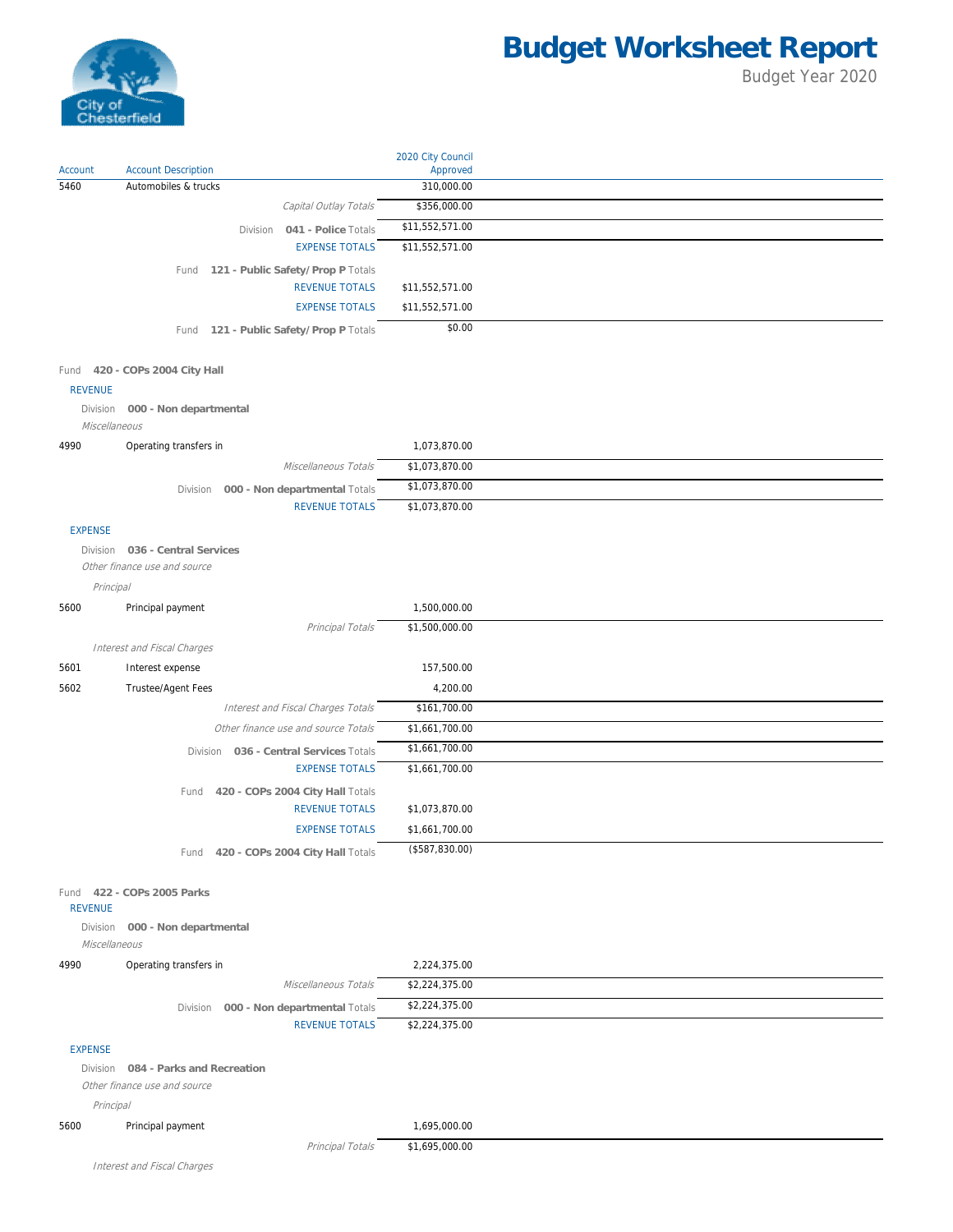

Budget Year 2020

|                        |                                                      | 2020 City Council      |
|------------------------|------------------------------------------------------|------------------------|
| Account<br>5601        | <b>Account Description</b><br>Interest expense       | Approved<br>529,376.00 |
| 5602                   | Trustee/Agent Fees                                   | 2,500.00               |
|                        | Interest and Fiscal Charges Totals                   | \$531,876.00           |
|                        | Other finance use and source Totals                  | \$2,226,876.00         |
|                        | 084 - Parks and Recreation Totals<br>Division        | \$2,226,876.00         |
|                        | <b>EXPENSE TOTALS</b>                                | \$2,226,876.00         |
|                        | Fund 422 - COPs 2005 Parks Totals                    |                        |
|                        | <b>REVENUE TOTALS</b>                                | \$2,224,375.00         |
|                        | <b>EXPENSE TOTALS</b>                                | \$2,226,876.00         |
|                        | 422 - COPs 2005 Parks Totals<br>Fund                 | (\$2,501.00)           |
| Fund<br><b>REVENUE</b> | 424 - 2008 Parks Phase II Certificate                |                        |
| Division               | 000 - Non departmental                               |                        |
| Miscellaneous          |                                                      |                        |
| 4990                   | Operating transfers in                               | 350,728.00             |
|                        | Miscellaneous Totals                                 | \$350,728.00           |
|                        | Division 000 - Non departmental Totals               | \$350,728.00           |
|                        | <b>REVENUE TOTALS</b>                                | \$350,728.00           |
| <b>EXPENSE</b>         |                                                      |                        |
|                        | Division 079 - Capital Projects                      |                        |
|                        | Other finance use and source                         |                        |
| Principal              |                                                      |                        |
| 5600                   | Principal payment                                    | 285,000.00             |
|                        | Principal Totals                                     | \$285,000.00           |
|                        | Interest and Fiscal Charges                          |                        |
| 5601                   | Interest expense                                     | 61,728.00              |
| 5602                   | Trustee/Agent Fees                                   | 4,000.00               |
|                        | Interest and Fiscal Charges Totals                   | \$65,728.00            |
|                        | Other finance use and source Totals                  | \$350,728.00           |
|                        | Division 079 - Capital Projects Totals               | \$350,728.00           |
|                        | <b>EXPENSE TOTALS</b>                                | \$350,728.00           |
|                        | 424 - 2008 Parks Phase II Certificate Totals<br>Fund |                        |
|                        | <b>REVENUE TOTALS</b>                                | \$350,728.00           |
|                        | <b>EXPENSE TOTALS</b>                                | \$350,728.00           |
|                        |                                                      |                        |
|                        | Fund 424 - 2008 Parks Phase II Certificate Totals    | \$0.00                 |
|                        |                                                      |                        |
| <b>REVENUE</b>         | Fund 428 - COPS 2014                                 |                        |
|                        | Division 000 - Non departmental                      |                        |
| Miscellaneous          |                                                      |                        |
| 4990                   | Operating transfers in                               | 416,596.00             |
|                        | Miscellaneous Totals                                 | \$416,596.00           |
|                        | Division 000 - Non departmental Totals               | \$416,596.00           |
|                        | <b>REVENUE TOTALS</b>                                | \$416,596.00           |
| <b>EXPENSE</b>         |                                                      |                        |
|                        | Division 079 - Capital Projects                      |                        |
|                        | Other finance use and source                         |                        |

#### Principal

5600 Principal payment 375,000.00